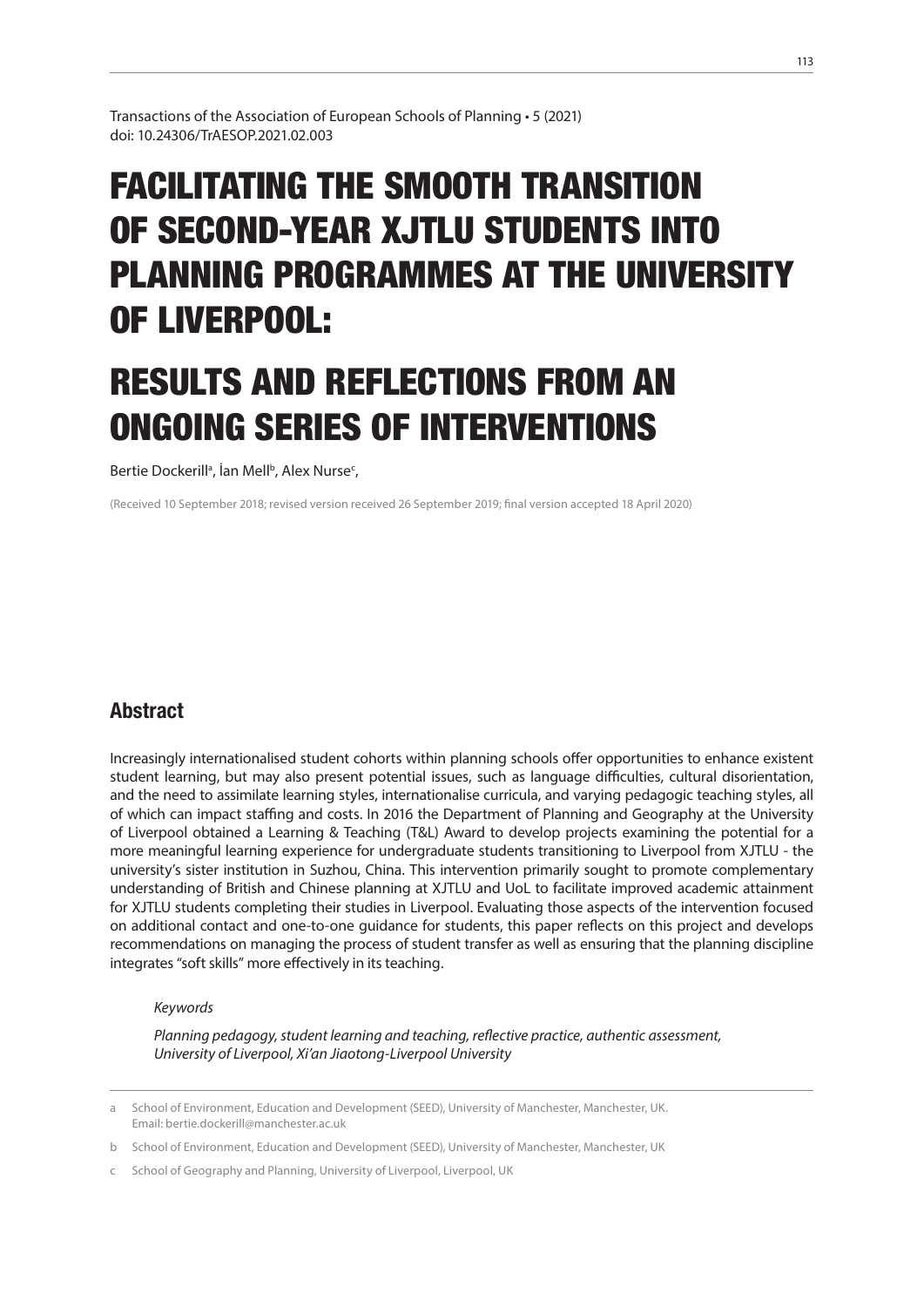## 1. Introduction

The "internationalisation" of student cohorts is a trend which will be familiar to academics who, over recent years, have seen a shift in the composition of the classes they are required to teach, and the challenges that this brings (Lauridsen 2020). Of course, internationalisation is not, necessarily, a new phenomenon. For example, students have long-sought opportunities to study abroad as a means to broaden their experience, and have been aided by schemes such as the Erasmus programme (Otero 2008) which has facilitated student exchange programmes since the late 1980s. Similarly, the Bologna Process, which sought to rationalise educational principles, outcomes and qualifications across the European Union (Davies 2008; Keeling 2006; Reinalda and Kulesza 2005), also made it easier for students to undertake study in other countries. This has taken the form outlined by de Wit et al. (2015:29) who noted that:

'the [Internationalisation of Higher Education is] the intentional process of integrating an international, intercultural, or global dimension into the purpose, functions or delivery of postsecondary education, in order to enhance the quality of education and research for all students and staff, and to make a meaningful contribution to society'.

Latterly, however, new forms of internationalisation have emerged which are underpinned by different rationales. In particular this has occured when universities have identified opportunities to capitalise upon emerging economies – e.g. India, Malaysia, and China. Here, and whilst the arguments of broadening student experience certainly underpin the marketing, such schemes are often underpinned by a hard economic reality – not least because non-EU students entering higher education from those countries are liable pay higher rates of fees – often three-to-four times those of domestic students (Chankseliani 2017).

The result is that, in many cases, non-EU or broader international students from outside of the UK represent an important revenue stream for universities (Creso and Sabzalieva, 2018), and such is the economic viability of these revenues that we can also observe a proliferation in universities establishing 'sister' campuses in those emerging markets as a means of maximising the opportunities that those markets present (Cantwell 2015; Kraal 2017). This can be a pervasive view within the UK, as well as in North America and Australia – places that receive the highest intake of international student enrolments. Crucially, whilst in many cases those campuses act as standalone institutions, many also provide opportunities for transfer – for example to complete all, or part, of a degree within the original UK or North American based Higher Education Institution (HEI).

The institutional-financial incentive of those opportunities can have consequences for the composition of student cohorts. Whilst traditional forms of student internationalisation might often result in classes where a minority of students of varied nationalities are mixed with a largely domestic cohort, often this newer form of internationalisation can lead to bi-national, or in extreme cases mono-national (Groeppel-Klein, Germelmann, and Glaum 2010) cultures in which domestic students are outnumbered by international students. Going further, the combination of these two elements can create a strange dynamic for universities and, ultimately, host departments to navigate – not least as they seek to maintain the core function of being education providers in a competitive environment. For example, whilst there is an ongoing need 'to engage with the complexities of diverse cultural contents, [in order to] design and deliver quality learning experiences for all' (Clarke, Johal, Sharp, and Quinn 2016: 253), any meaningful integration of learning experiences 'requires time and patience' (Kunzmann and Yuan 2014: 69).

Taking the time to contextualise teaching materials to specific cohorts (Ryan 2011), and especially with regards to the creation of internationalised curricula that are appropriate, detailed, and nuanced to diverse student needs requires universities to consider the financial implications of extra resources (and the extent to which these neutralise the income derived from additional student numbers), and unseen resource implications; staff delivering those extra facilities may be forced to divert their time from research and other associated activities (Sawir 2011). This requires an increased level of engagement with the political and socio-economic specificities of international student cohorts, especially those from developing countries, North African & the Middle East (MENA), and south and east Asian nations. Moreover, there is a need to appreciate the academic culture that students have previously been taught within. All of which may be invariably different to the structures, learning styles, and expectations of higher education in the UK or other parts of Europe or North America (Kraal 2017).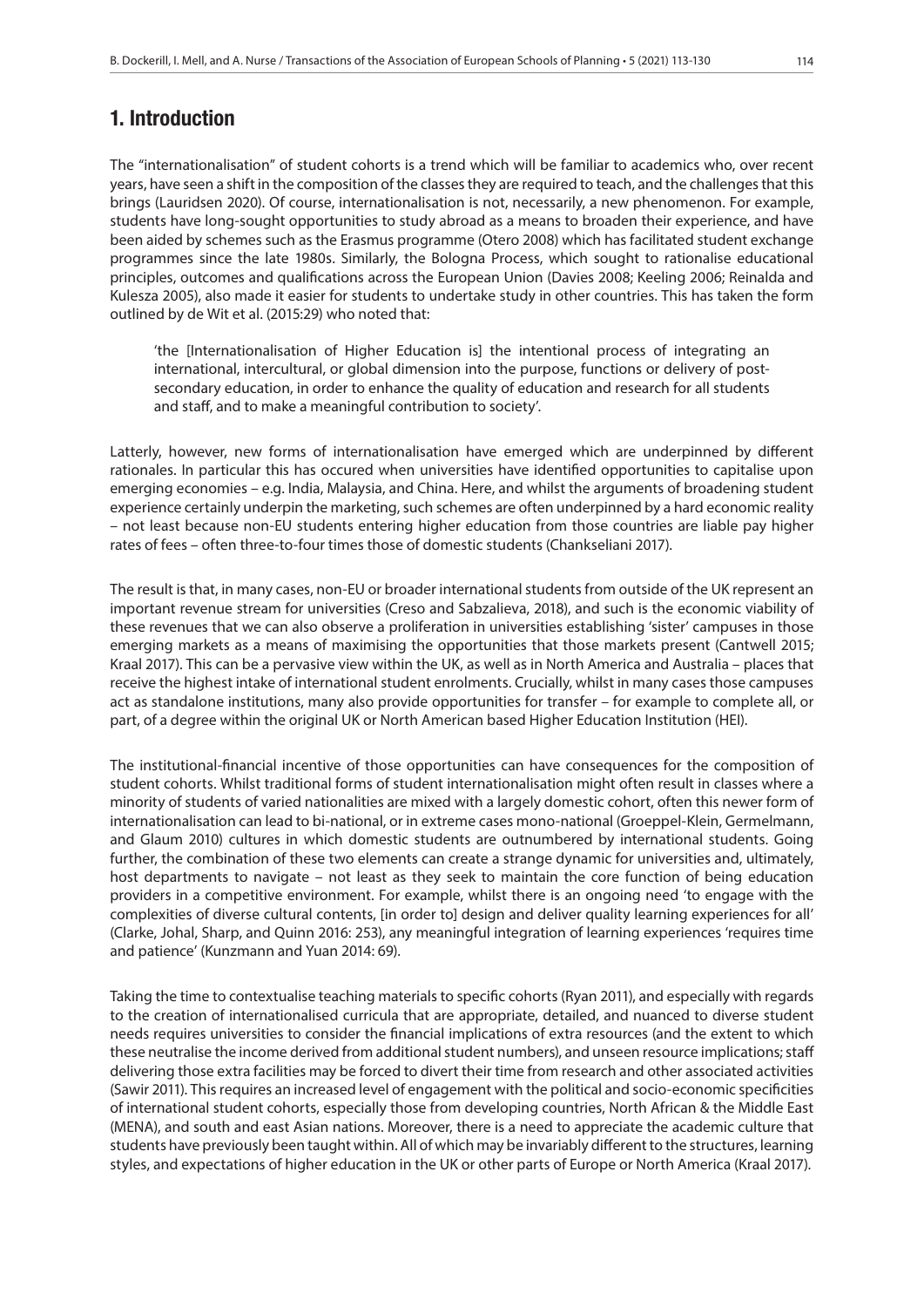These challenges are particularly acute in British universities, which as Walker (2014: 235) notes, 'host both the second highest number of international students in the world and the second highest proportion of international students in the student body'. The expansion of higher education and access to international study in China has been of particular importance in this. To explore how universities respond to some of those challenges, this paper reflects on the experiences of the Department of Planning at the University of Liverpool – a place that embodies many of the pedagogical issues surrounding internationalisation discussed thus far. To examine these phenomena, we focus our analysis on the research questions:

- 1. To what extent has internationalisation led to a rethinking of teaching styles, curricula development, and assessment to meet the needs of international students?
- 2.What types of teaching innovations can be used to effectively engage international students with UK based curricula?
- 3.What added-value do teaching interventions focussed on soft skills and interaction with international students have for wider teaching approaches in UK HEIs?

The discussion of these questions centres on the need to deliver a high-quality teaching and learning experience for all students regardless of their country of origin. They also focus on a contemporary issue for UK, and international, HEIs – how to successful integrate diverse student cohorts, and what best practice exists to meet the academic, soft skills, and employability of graduates who are more mobile than student bodies were historically (Robson and Turner 2007). These skills are prominent in the University of Liverpool case study as urban and environmental planning (and its cognisant disciplines of urban design and real estate) are vocational subjects, like architecture, engineering, and medicine, that require a set of skills that go beyond the academic (cf. Schipper and van der Steppen, 2018).

This paper aims to outline potential interventions open to HEIs in the UK, and internationally, to act in a more responsive manner to the needs of international student cohorts. These react to, and acknowledge that, the changing composition of student groups may not engage as readily with more traditional lecture-based teaching, and that therefore more interactive and bespoke teaching practices that address specific concerns of the student body may be a more appropriate teaching pathway to explore (Cooner 2010).

## 2. Internationalisation within Planning at the University of Liverpool

Established in 2006, Xi'an Jiaotong-Liverpool University (XJTLU) is a joint venture between the University of Liverpool (UoL) and Xi'an Jiaotong University. With a campus located in Suzhou, 60km west of Shanghai, students enrolling at XJTLU have the option of completing the entirety of their degrees in China, or embarking on a '*2+2*' in which the students complete two years at XJTLU, before transferring to Liverpool and 'complet[ing] the rest of their undergraduate studies in the UK' (Sykes et al. 2015: 81). Crucially, those final two years would be completed on the UoL campus, and in near-complete parallel with home/EU students. The strategic thinking behind this venture was to provide access to the highly sought after UK higher education market at an undergraduate and postgraduate level (cf. Yuan et al. 2016), to ensure revenue entered the University of Liverpool via additional student fees, and to forge research and institutional links between the UK and China; the latter being especially significant in an era of fluctuation in university enrolments from the UK, EU and globally (Kraal 2017).

The financial returns associated with HEI internationalisation have driven investment in both UK and overseas infrastructure including increased levels of staffing, the creation of new programmes of study, and the construction of overseas satellite or sister campuses (Elkin, Devjee, and Farnsworth 2005). Investment in capital infrastructure could be viewed as a mechanism to future proof student exchange via the creation of new institutional links. They also benefit from their role as an 'anchor institution' whereby research, teaching and outreach/development activities can take place with local stakeholders – an issue that has economic and socio-political relevance locally and internationally (Goddard et al. 2014).

Upon its inception some, but not all, UoL courses were offered to prospective 2+2 students – reflecting a mixture of market strength and the capacity and willingness of UoL departments to potentially expand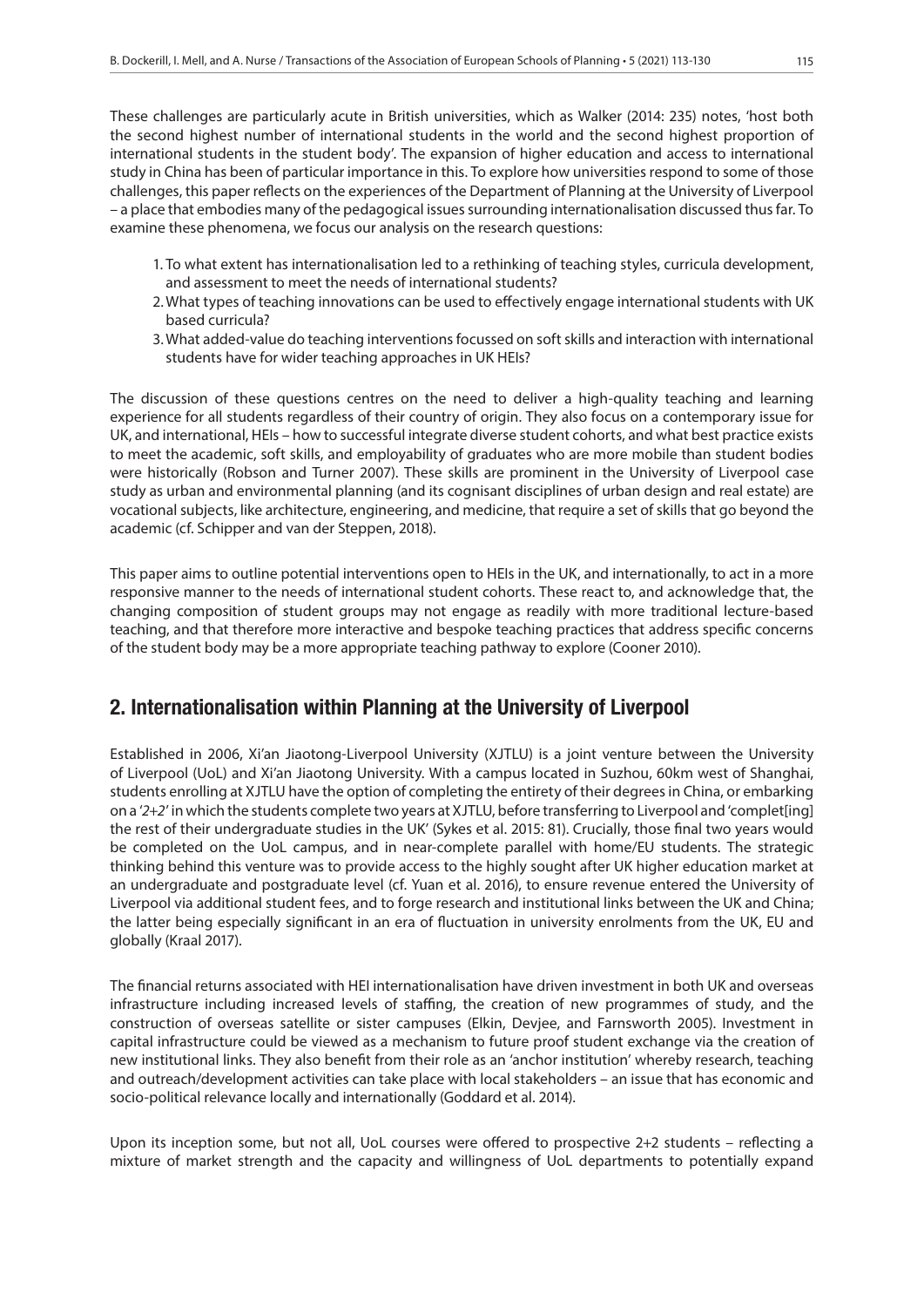their programmes. Departments that participated include: Computer and Electrical Engineering, Chemistry, Architecture, Business, and the focus of this paper, Urban Planning. A common thread between each participating department was their individual (and collective) focus on the education of graduates within vocational subjects, who would then utilise their experiences at UoL/XJTLU in practice.

The first cohort of Planning 2+2 students arrived at the beginning of the 2008/9 academic year and in doing so, turned the undergraduate cohort from a largely Home/EU cohort with modest internationalisation (i.e. approximately 5%) to an effectively bi-national cohort where international students comprise the overwhelming majority. For example, of 2016/2017's second-year cohort of 109 students, over 95% were from XJTLU with the remaining 5% comprising UK, EU, and other overseas students.

From the very beginning, alongside delivering graduates capable of working as planners either in the UK, China, or beyond, the Planning 2+2 curriculum was designed with integration in mind. For the first two years at XJTLU students would complete modules which focused on providing a foundation of planning-related knowledge. This focused on planning in the UK, China, and within a global context addressing the history, theory, socio-political, economic, and environmental examination of development, so as to ensure that students opting to come to the UK would have a comparable academic knowledge<sup>1</sup> to students taught at UoL, whilst those opting to remain in China could similarly progress.

Within academic literature there is a corresponding discussion of how curricula can be more effectively aligned illustrating the complexity of ensuring that all students have are able to learn from a comparable academic basis. To do this effectively requires, as noted by Leask (2013:115), a better understanding of the 'mindset, skillset and heartset' of international students, as well as academic/teaching faculty and an institution's ability to react effectively to the changing needs of the student body. This includes reflecting on teaching and assessment type, and as noted previously engagement with culturally normative understandings of socio-cultural and political issues (Wylie 2008).

When registering for study at UoL, 2+2 students would be required to register on one of two pathways: *Urban* or *Environmental* planning. Crucially, in administrative terms, this was identical to the pathways on offer to those who had been at UoL through year one, although the terms of the 2+2 agreement meant transferring students would be prohibited from transferring to the Royal Town Planning Institute (RTPI)-accredited *Master*  of Planning (MPlan)<sup>2</sup>. Alongside two specialist modules relating to the selected pathway, as an RTPI accredited department, the second and third year curriculum also afforded opportunities to study urban design, rural planning, and to undertake an international fieldtrip. Transferring students would also be expected to complete a research-focused project in their third year (the only major pedagogical deviation is that MPlan students would complete this work in their fourth year of study).

The development of academic, research, and communication skills aimed at professional occupations has been a significant issue in the internationalisation process. In a UK context, delivering the professional competency framework of the Royal Town Planning Institute (RTPI) has been central to planning teaching. Moreover, across the built environment the adherence to the practical needs of the Royal Institute of British Architects (RIBA), the Royal Institution of Chartered Surveyors (RICS) or the Institute of Civil Engineers (ICE) needs to be embedded within teaching programmes to ensure that graduates have the requisite technical, legal, and practical skills to translate their learning in practice. Such issues are not limited to the built environment but are evident in all vocational subjects, for example, education and medicine (Sumsion and Goodfellow 2004; McGarvey et al. 2015).

<sup>1</sup> The academic Urban Design and Planning programme in Suzhou was designed, and has developed, to mirror the structures and focus of its sister degrees at the University of Liverpool. Students are taught planning history, theory, and digital, communication and practice-based skills in each year of study due to the vocational nature of 'planning', as a discipline. The most significant difference in approach is the adherence to established teaching metrics, assessment and styles with Suzhou drawing more frequently on North American approaches to marking and attainment than in the UK.

<sup>2</sup> Although RTPI accreditation is mainly relevant to UK based planners, a number of former Commonwealth countries, i.e. Malaysia and Singapore, also place emphasis on the process. Within an internationalised market the RTPI accreditation is less instrumental in attracting students to the UK, compared to the wider benefits of studying overseas.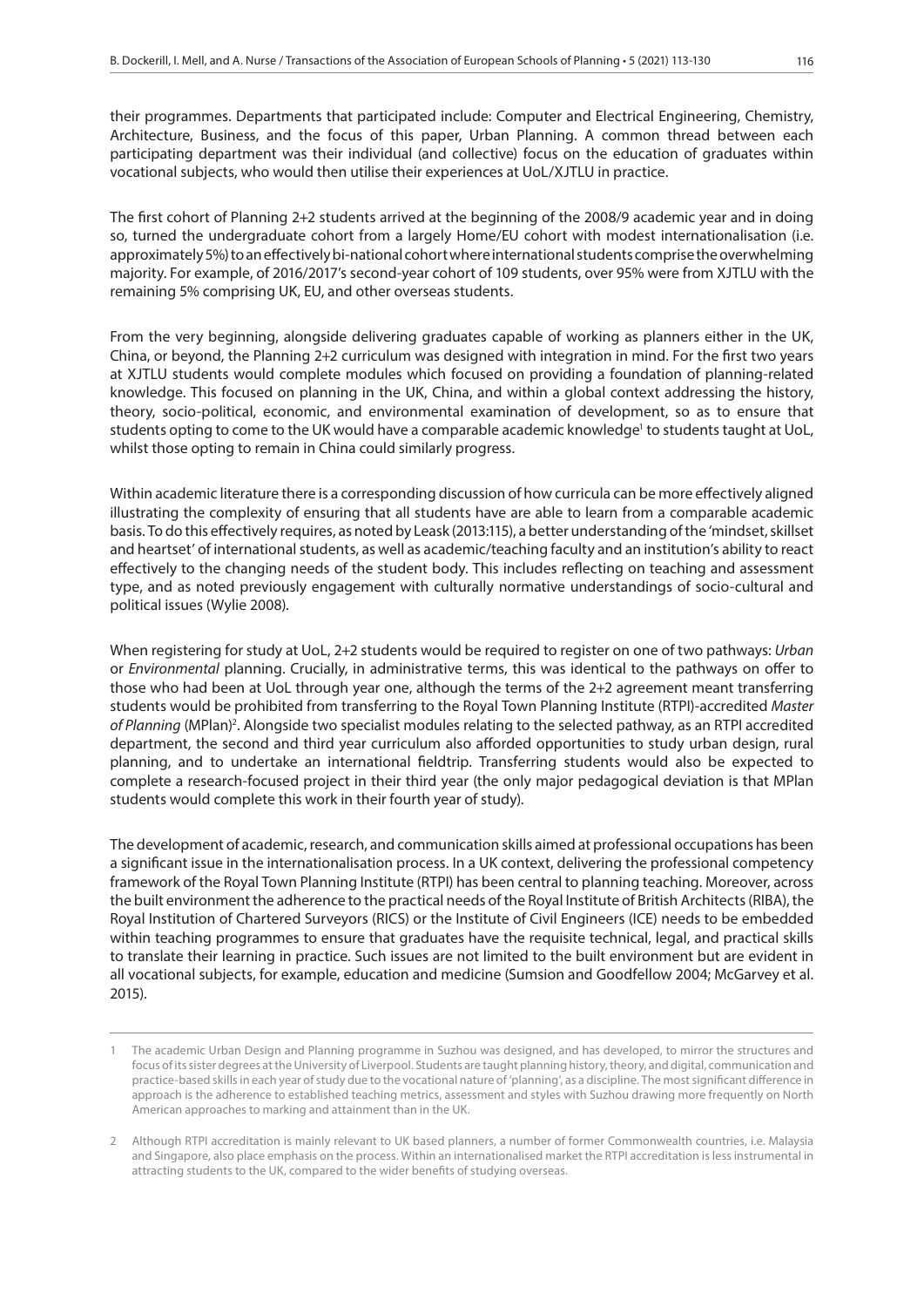From an institutional perspective, the logistical integration was successful, and issues such as timetabling larger rooms and increased marking loads were broadly anticipated and ameliorated – for example the faculty within Planning expanded from 9 full-time teaching staff to 15 between 2009 and 2017. However whilst there was recognition that, in the first years of the XJTLU partnership, Planning at Liverpool had done much to 'meet the needs of both the larger international student intake… [and] Home and EU students' (Sykes et al. 2015: 82), student feedback – received through a combination of Staff-Student Teaching Committees, tutorials, and informal discussion with teaching staff, suggested that the transition and integration of a significant cohort of XJTLU students from Suzhou to Liverpool could be managed more effectively. The research of Ryan (2011), Sumsion and Goodfellow (2004), and Robson and Turner (2007) discuss examples of these issues assessing the mechanisms needed to successfully integrate students into 'new' ways of learning via discussions of colearning techniques, the promotion of soft skills, and greater reflection on effective pedagogic approaches to large and/or diverse student cohorts. Over consecutive years, this message was relatively consistent: physical transference does not always mean that students are prepared for the learning styles and expectations of a UK planning degree. Perceived shortcomings centred on two closely linked areas (a) academic feedback and support, and (b) the need to prepare students for a life beyond graduation, i.e., employment, or postgraduate study.

Acknowledging this divergence, and as a means to facilitate the development of a more 'employable' and meaningful teaching experience for students making the transition to Liverpool from XJTLU, as well as addressing consistent commentary in Staff-Student Teaching committees a £5,000 Learning and Teaching (L&T) award was obtained for the 2016/2017 academic year by the then-Director of Undergraduate Planning. In doing so, the L&T intervention was premised on the following three research questions, which not only reflect the why and how approaches to teaching, but subsequently also address the what can be done question:

Is there a need for [Planning at UoL to make] tailored interventions to better prepare and accommodate the needs of students transferring from XJTLU?

This was supplemented by a number of related issues:

a. If students do need more support, what alternate teaching strategies could be deployed? b.Are skills-based interventions needed throughout the duration of a module?

Although focussed on the transition of Planning students the T&L project was premised on an understanding of wider institutional discussions pertaining to the successful integration and attainment of students transferring to UoL from XJTLU. Existent research literature focussed on internationalisation highlights that this issue is not unique to planning students at UoL or indeed to UoL. Rather, it is a phenomena that is directing innovative thinking about teaching and learning in North America, Australia and other parts of Europe. Interestingly, the real time needed to develop alternative strategies to maximise the effectiveness of learning is leading to greater innovation in practice across the HEI sector (Bowles and Murphy 2020; Bretag et al. 2014; Azmat 2013; Kraal 2017). The redevelopment of teaching materials to establish a more global, or Chinese, focus was paramount in such debates to ensure that graduates were able to apply their learning outside of the UK. The relevance of UK-centric curricula for a predominately non-UK student cohort required a systematic reflection on how, what, and why specific 'planning' topics were taught (see also the discussion of the teaching of law by Kraal (2017) for a comparison). UoL also aimed to ensure that graduates were receiving the most appropriate digital, i.e. urban design and cartographic, and communication skills required of an evermore demanding internationalised job market. Moreover, the ongoing transfer of students fluctuated yearly, and thus UoL had to consider what makes the university an attractive proposition for students: academically, socially, and in terms of employability.

The project was premised on four interventions into the teaching materials based on additional contact time and seminars associated with the second year module ENVS205 People and Place (Research Skills) module. The interventions were split between activities on-campus in Liverpool (Interventions One and Two), and those delivered online or in China on the XJTLU campus (Interventions Three and Four).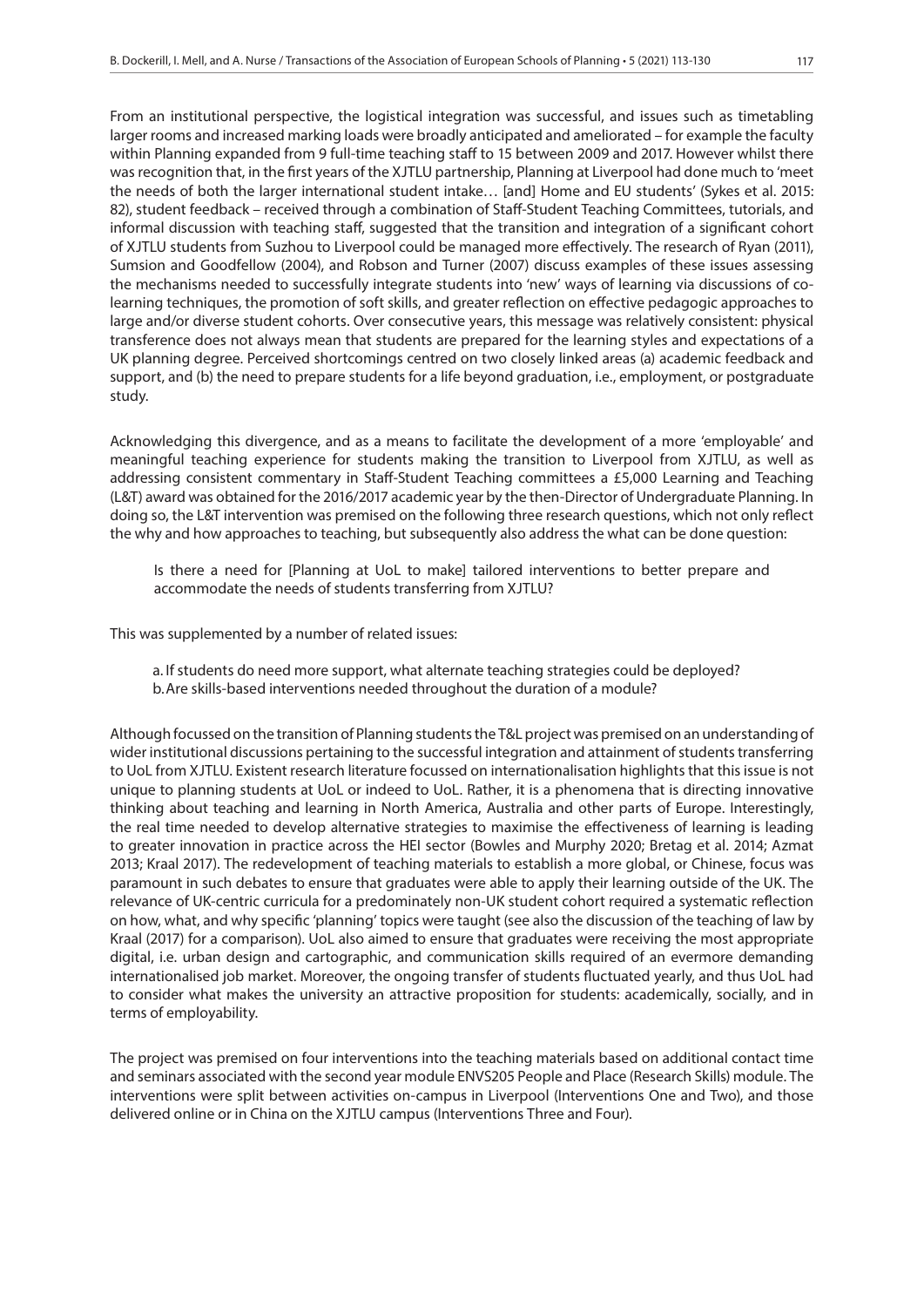First, a survey of 12 statements and 3 questions (numbered consecutively from 1-15) was administered to all students within the second-year cohort to obtain a base-line of students' perceptions of their key skills and competences, as well as their cultural expectations to generate baseline understanding for transferring and progressing students. Secondly, contact hours were doubled within the compulsory *ENVS205* module, through fortnightly non-compulsory workshops, focused either on developing key skills or reinforcing the learning objectives covered in previous lectures. Crucially, so that the students might take greater ownership of their own learning and development (Levy and Petrulis 2012; Winstone, Nash, Parker, and Rowntree 2017), the focus of over 50% of the workshops was informed by emerging student concerns rather than having being predetermined by course facilitators prior to the module's commencement.

### 2.2. Interventions Three and Four

Thirdly, an exchange of senior staff between XJTLU and Liverpool provided an opportunity to discuss curriculum development and synergy (informed by the results of the survey). Fourthly, a one-week crash course on key principles of UK planning was delivered to students at Suzhou prior to their arrival in Liverpool3. In addition, a growing pedagogical exchange developed between staff at UoL and XJTLU due to engagement with cross-institutional T&L development, module development and moderation, and joint supervision of student research projects.

The proposed interventions aimed to increase contact time, academic discussion related to study materials, and promote improved dialogue between 'UoL' and 'XJTLU' students and staff. Being partially student led allowed the facilitators a greater level of reflectivity in teaching practices to address both structural issues and the application of understanding within the student cohort. The reactive nature of the additional workshops provided a secondary mechanism to teaching in addition to traditional 'chalk and talk' lectures and group seminars.

## 3. Methodology

This paper deals with the interventions that specifically provided additional contact and one-to-one guidance for students in Year 2: namely, Interventions One and Two. With Interventions One and Two directly informing and being informed by the 'exchange' elements of Interventions Three and Four, careful design was required to maximise the efficacy of the data collection. Accordingly, the interventions were conducted as follows:

## 3.1. Intervention One: Surveys

To obtain baseline data of student perceptions of their key skills, an individual survey (Figure 1) was administered in the first session of ENVS205 (Week One, Semester One, 2016/17). Comprised of fifteen questions, and reflecting the work of Nunes (2004), the survey was designed to enable students – International and Home/EU alike – to reflect on their expectations of studying Planning at UoL, studying in the UK, and assess their own perceptions of the key skills they would require in doing so.

<sup>3</sup> The one-week programme of lectures focussing on the structure and focus of the UoL Planning course, workshops discussing the transition to Liverpool, and a talk on student expectations was delivered in Suzhou in Semester Two of Year 2 for XJTLU students/by the former Head of Undergraduate Programmes via UoL/XJTLU staff exchange funding.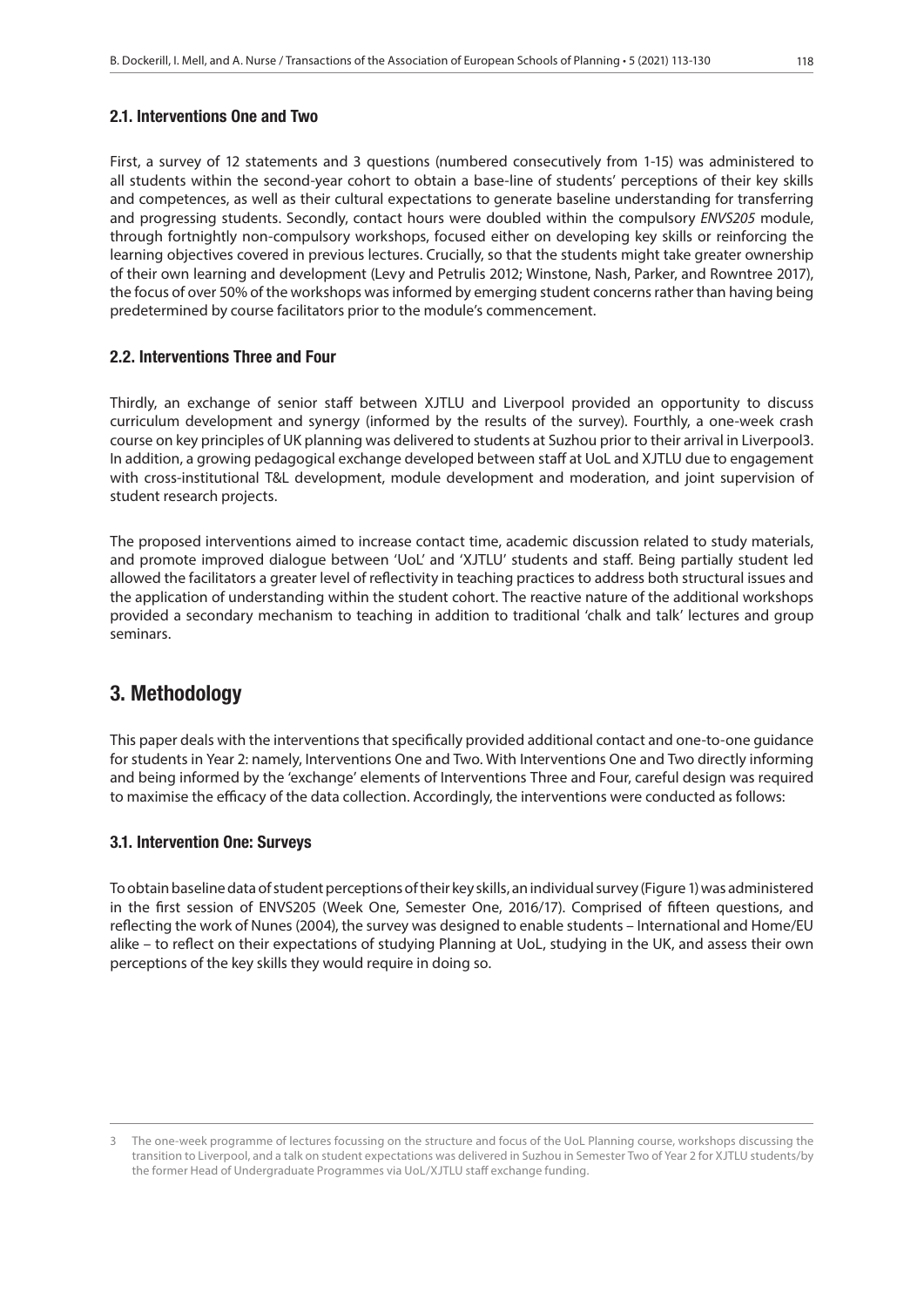- 1. I want to study Planning in Liverpool because I want to improve my English language skills.
- 2. I easily understand what university staff are saying to me.
- 3. Often I have trouble understanding the Liverpool accent when I am visiting shops and restaurants.
- 4. I try to speak and write in English for at least three hours each day.
- 5. I feel that my studies in China have prepared me well for this experience
- 6. I believe that international students should not be penalised for making more writing mistakes than UK students
- 7. I have worked in small groups of four or five students on university projects in the past.
- 8. I am looking forward to group work with students from all over the world.
- 9. I am worried that I will not understand what the other members of my group will want me to do.
- 10. I feel confident that lecturers and other staff will make time to see me and listen to my concerns.
- 11. I feel embarrassed asking for help when I do not understand something.
- 12. There is a lot of learning support available to me if I need to access it.
- 13. Why did you want to study in the UK and at Liverpool?
- 14. What do you hope to achieve through this experience?
- 15. What else could the University of Liverpool do to help support your learning?

Figure 1: Survey of statements and questions administered to ENVS205 students at the start of Semester One

The survey comprised a mixture of closed Likert Scale answers, and more open qualitative reflection used to encourage students to proffer more substantive and contextual comments. Student participation was voluntary, and staff made clear that the survey was both anonymous, and not linked to a formative or summative assessment. This acknowledged the work of Bryman (2012) who observes that anonymity gives respondents more confidence to be frank and is considered to be less threatening. 91% of the class completed the survey proffering a wide range of well-considered comments suggest the students felt sufficiently assured to be candid.

#### 3.2. Intervention Two, Part i: Workshops

The fortnightly workshops ran for the duration of Semester One, with each taking a theme broadly aligned to the previous week's lecture content. The workshop provision was principally motivated by the findings of Cuseo (2007, 6), who suggests that students may feel unsupported in traditional lecture environments, and may therefore be susceptible to a 'reduced depth of student thinking' and 'lower levels of academic achievement'. Thus, the fortnightly workshops funded through the L&T award gave students an opportunity to revisit themes and concepts discussed in the lectures and reinforce their existent learning. The format of the workshops varied between sessions, but centred on self-selected groups (of c.8 students), and provided opportunities to present and discuss their work, either individually or as a group, and receive peer feedback – reflecting Harland, Wald, and Randhawa's (2016, 2) contention 'that 'feedback is most effective when students are actively involved in the process'.

During Semester Two, the tone of the fortnightly workshops shifted to focus on a range of study skills issues that the students had themselves identified during Semester One – either through the survey administered under intervention one, or through discussions with facilitators. In this way student-led opinions and concerns directly shaped the content of subsequent sessions, and thus enabled the further reinforcement of 'inclusive practices [that]… overcome barriers to the participation and learning of students'(Ainscow 2015, 114), as well as creating a two-way process of dialogue in which student feedback is interpreted and acted upon (Nixon, Scullion, and Hearn 2016).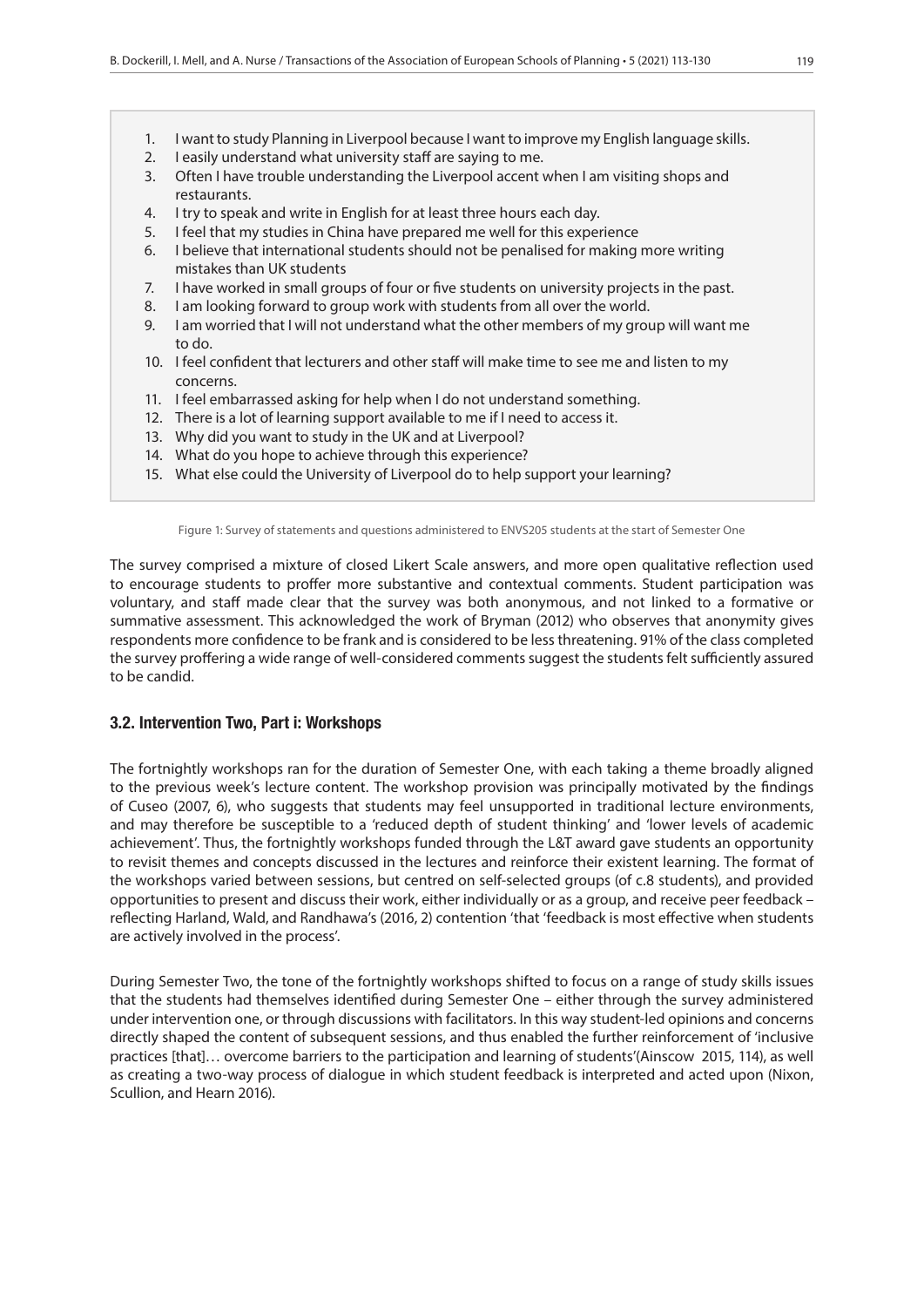Further to the workshops, one-to-one drop-in sessions were held during Semester One. Held after feedback for the first summative assessment for ENVS205 was made available, the 15-minute sessions offered students an opportunity to seek specific guidance on how they could have improved their assignments, as well as acting as a vehicle to ask questions regarding specific learning and teaching concerns. Although offered to all students in the ENVS205 cohort, all those who chose to attend the drop-in sessions were XJTLU students.<sup>4</sup>

## 4. Interventions One and Two: Findings and Analysis

## 4.1. Intervention One

Of the 96 respondents to the survey, when asked about their motivations to study at Liverpool, (Statement 1 and Question 13) 65% suggested that Liverpool's strong history, as the world's oldest planning school, was a motivating factor. In addition, a substantial majority (69%) of transferring students believed that they were relatively well prepared for their time abroad, that they possessed a good level of time management skills, and viewed the more theoretical Planning course offered by UoL, as a complement to the design-led courses that they had already studied at XJTLU. Away from this, a substantial majority (72%) either agreed or strongly agreed that they wanted to study Planning in Liverpool to improve their English language skills (Statement 1). However, the first survey also suggested that transferring students believed their English-language skills were good, with most either agreeing (40%) or ambivalent (43%) that they easily understood what university staff said (Statement 2).

Though responses to these questions highlighted students' self-perception of their confidence in spoken and written English, other responses suggested that this confidence had its limits. Though more than 80% of students said they could easily understand university staff, many observed that lecturers speaking either too quickly, or in non-standard accents (both regional, and international), presented them with the greatest difficulties (Statement 2 and Question 15). This was a comment that was further expanded upon in the qualitative comments made by five students who noted that they experienced particular difficulties when trying to communicate in local shops with Liverpudlians as a consequence of the latter's accents (Statement 3). This suggests that there may be merit in transferring students being afforded opportunities both within classroom and ex-curricular activities for further immersion into their host country's language and culture. In addition, greater reflection on how students can be exposed to 'native English' speakers in Suzhou by XJTLU could facilitate a greater understanding on arrival in the UK, i.e., greater staff exchange between UoL and XJTLU to teach students in China before they transfer to Liverpool.

In a similar manner, there are clear teaching and learning implications that only 22% of respondents agreed to the statement posed in Statement 4 that they 'try to speak and write in English for at least three hours each day', not least given that the most common written statements accompanying this answer noted how individual students were either too busy to achieve this or that most of the people they knew (e.g. roommates) were Chinese. Indeed, the perception that, despite the internationalisation of both the curricula (in terms of the literature, examples, and skills discussed) and cohorts, full integration remains difficult to achieve, was further exemplified by the fact that 50% of the transferring students indicated that they had either little or no contact with English students. Given, the benefit of total immersion and cultural interaction in second language skills noted by Kormos, Csizér, and Iwaniec (2015), and in light of clear indications that this was not occurring naturally, these findings suggest that there is a need for universities to be more proactive in giving students opportunities both within and beyond the classroom through which to engage with language and cultural transfer. This was discussed by Robson and Turner (2007) who called for a more holistic approach to internationalisation that challenged established practices (nominally those of male Anglo-Saxon staff) to embrace new forms of pedagogy and integrate them into practice.

Interestingly the additional non-UK students within the cohort choose not to attend any sessions. This suggests that (a) they felt confident in their academic learning; and/or (b) that non-XJTLU students felt the sessions were aimed as students transferring into UoL from XJTLU and not for progressing students.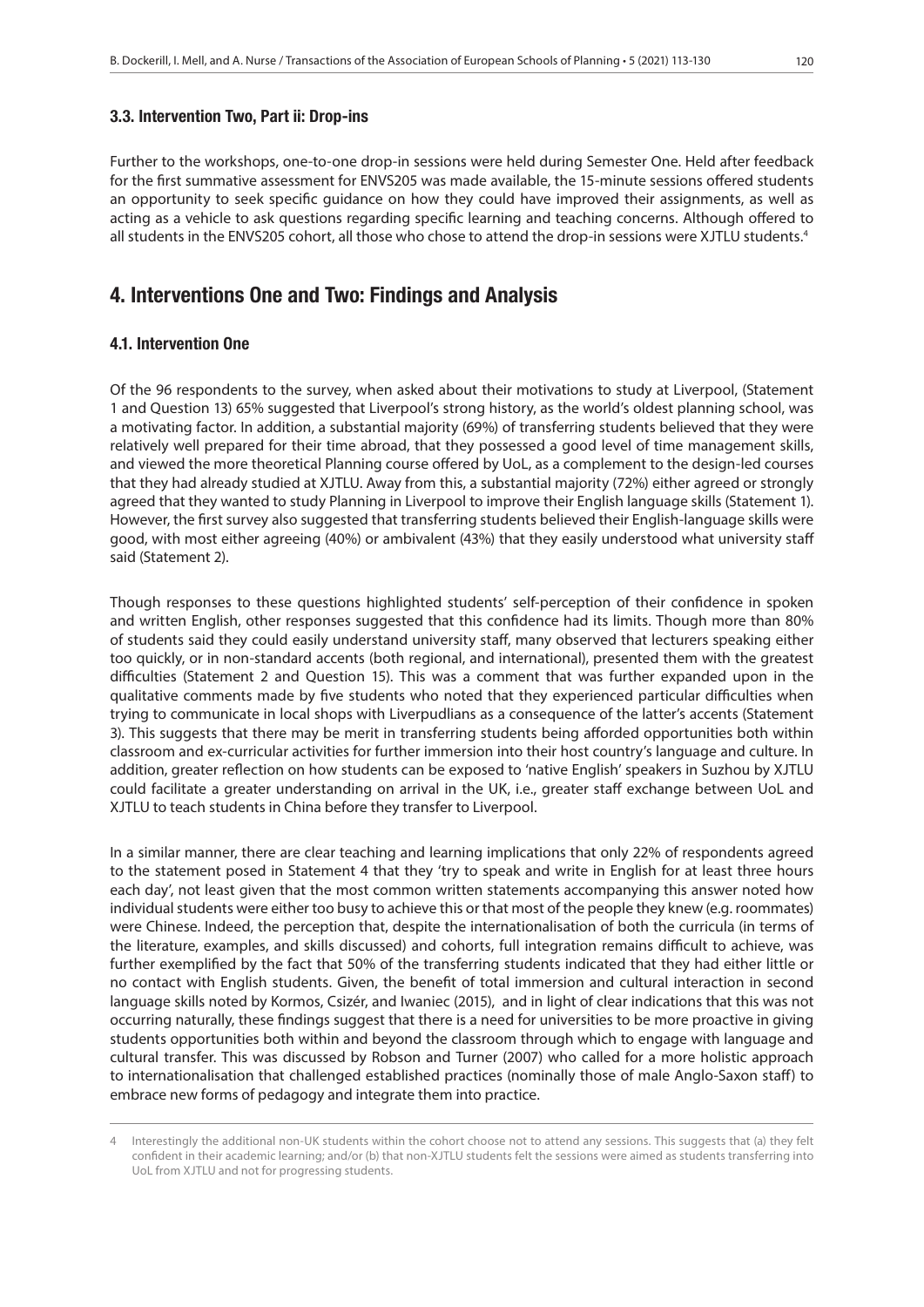strongly agreeing or agreeing that they were looking forward to doing so with students from all over the world (80%).<sup>5</sup> The notable exceptions to the latter question were the five English students who completed the survey, all of whom either strongly disagreed or disagreed that they were looking forward to the experience. This gave insights into the issue of language (and wider ethos of group work/participation between mixed cohorts, Turner 2006; Gabb 2006) from another perspective where, with regard to worrying whether [other students] would understand what the other members of a group will want them to do, 32% agreed, with only 20% disagreeing (Statements 7, 8, 9). Here, almost all of the Home-EU students who completed the survey spoke of their concerns about their overall marks – particularly given that their second-year marks count towards their overall degree classification. Although these concerns related to issues around student grades, and the utility of the learning process, (Black et al. 2004), they suggest a degree of 'othering' is visible by Home-EU students with regard to transferring XJTLU students (see Hayes 2017 for a more detailed analysis of 'othering' and it's socio-cultural, political and financial meanings in UK HEIs). In turn, this suggested that further guidance, support and encouragement, as to the benefits of active cross-cultural working – both in terms of learning, and authentic experiences in the workplace – is necessary.

Statement 6 - whether international students should or should not be penalised for making more writing mistakes than UK students demonstrated the most widely distributed responses, 36% either strongly agreed, or agreed – each with 18% of responses. A further 35% were neutral on the matter, and 20% disagreed (9% strongly disagreed). Commentary included that 'ideas are more important than spelling', and that 'all students are equal', particularly 'if choosing to study in English'. Here, students recognised the importance of this issue, and welcomed dialogue with one comment [Respondent 41], saying that this was 'a good question which we should talk about'.

When asked about perceptions of pre-existing institutional support (Statements 10 and 12), most students were confident that lecturers and other staff would make time for them (45%), although a substantial number remained ambivalent (37%). Additionally, 65% believed there was substantial learning support available if needed. However, 26% neither agreed nor disagreed, and several comments suggested that the various mobile apps and UoL's online teaching portal were not sufficient, as more personalised support was important. Encouragingly, from the perspective of facilitating learning, a majority of comments noted that that there were no negative connotations in seeking assistance and that students felt comfortable approaching lecturers for assistance (Statements 10, 11,12).

The three, more open-ended, questions, which closed the survey, allowed students to return to some of these issues in more depth. For example, in Question 13, which asked 'Why did you want to study in the UK and at Liverpool?', the positives of having an international experience was a motivating factor (38%), but others spoke of broader pressures including parental/familial wishes, and longer-term career-focused positioning, e.g. the experience would better equip them for undertaking postgraduate study elsewhere in the UK. Building on many of the career-oriented issues raised thus far, Question 14, asked participants what they hoped to achieve through the experience of studying at UoL, providing a platform for respondents to go into greater depth. Again, whilst a majority (36%) discussed improving their English competency, improving professional skills was also a prominent aspiration (30%), with two detailed comments indicating that students hoped that studying Planning at Liverpool would help them get a better job. Although international experience (7%) was an existing theme, here answers put a culturally specific perspective on it, with two particular replies: 'to build a better China' and to determine 'how a capitalist country is different from a socialist country', indicating how this would be put to practical use after graduation.

Students also spoke of life beyond study, indicating the importance that students place on work-life balance. Here, numerous respondents commented that making a 'happy life with friends' was important. One ambitious student thought that the year abroad would help him 'to be a better man, positive, helpful, who never gives

<sup>5</sup> It is noticeable that those students reading Planning at the University of Liverpool are predominately British or Chinese/Hong Kong nationals. Only a minor proportion of students taking undergraduate planning degrees are from a wider European or international background.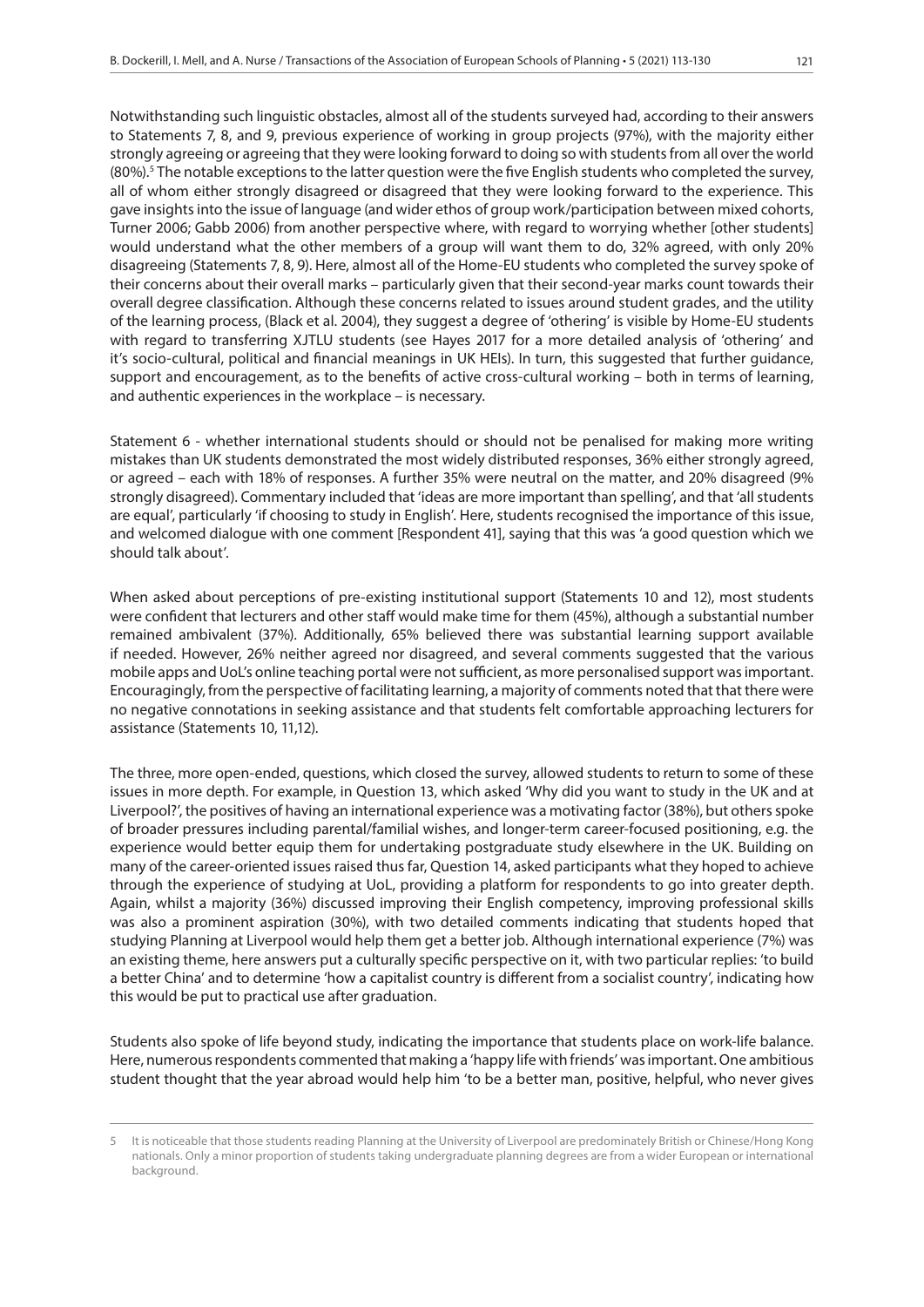up'. This is important, and shows that for many students university study is more than grades; which may raise potential areas of conflict between students who see university principally as a 'means to an end' – i.e. are focused exclusively on grades as extrinsic learners – and those who see the opportunity as one for general betterment (Bretag et al. 2014).

Finally, Question 15 (What else could the University of Liverpool do to help support your learning?) elicited the greatest number of comments, and again revisited many of the issues discussed above. 9% of participants wanted more support for Chinese students, with Respondents 8 and 94 wanting more English conversation to be facilitated. Respondent 2 issued a plea for staff to speak more slowly, which echoes earlier comments made regarding Statements 2 and 3. Speaking to both pre-and-post-submission concerns the request for more guidance on progress was voiced by Respondents 38 and 39, whilst Respondent 22 also suggested that a group could be set up to check and advise students on grammar and spelling in coursework. This was a concern that would be further noted – and addressed – in the drop-in sessions that were subsequently held. These responses also give further credence to the previously noted opinions of Harland, Wald and Randhawa (2016) with regard to the need to increase peer-review learning and feedback opportunities. Here, there was also a clear desire to have more one-to-one contact with lecturers, as three respondents believed that face-toface talks between students and staff would be helpful; Respondent 9 would even like to 'make friends with lecturers', as well as obtain 'good references for postgrad study'. Beyond this, other students (14, 90) spoke of their desire for self-supported study, and in a similar manner, six participants suggested that it would be useful to access beforehand the key readings for a lecture (5, 12, 50), arguing that this would allow them to 'check the difficult work before class'.<sup>6</sup> This concern by a limited number of students suggests, however, that further – and continual – reinforcement of the availability of such resources is needed if facilitators are to ensure that learners' potential is always maximised.

#### 4.2. Intervention Two, Part i: Workshops

Through the L&T workshops, alongside informal information gathered in conversation with the students and observations during both lectures and tutorials, it became apparent that transferring students desired more written and directed feedback. Here, international students in particular sought greater guidance and informal formative feedback on either drafts of their summative assessments, or reassurance that their work conformed to the demands of the assessment. This was especially evident in those workshops that focused on the module's first summative assessment.

Prior to the intervention, it had been assumed, in line with the findings of Rowe (2011), that students – especially within the more marketised setting of higher education, merely desired more feedback *per se*. What was surprising, therefore, was the extent to which students across the cohort sought *further* guidance, not only on individual assignments themselves but also more general academic skills. This was exemplified by the fact that, as Semester One developed, students asked for workshops to be held on, for example, the differences between reports and essays, conducting a literature review, using archival sources, and practical advice on group work scenarios. Students also wanted to receive feedback on the practice presentations that they were undertaking in preparation for future group-based oral presentations delivered in Semester Two.

With regard, therefore, to how the L&T grant could shape and enhance future teaching and learning, such student comments revealed a clear need for the incorporation of learning environments beyond that of the traditional lecture hall in order to address significant skill gaps and thus leave *all* students feeling adequately prepared for their assignments. Additionally, the number of topics requested far exceeded the workshops timetabled (and costed) for Semester One. This may therefore suggest - and it is accepted that the results from an L&T grant focused on a single module cannot be generalisable - that students themselves see degree programmes as not only needing to deliver subject-specific knowledge, but also as needing to train them in an array of skills that, in previous generations, were left to be developed outside the classroom. Thus, a process of osmosis is visible whereby students engage in a dual form of learning: academic and socio-cultural, that

<sup>6</sup> Well before the present outbreak of the Covid-19 pandemic and its impact on the dissemination of teaching resources, it was already established practice within the discipline at Liverpool that core readings, lecture slides, and other learning resources were placed online at least 24 hours before a given lecture takes place.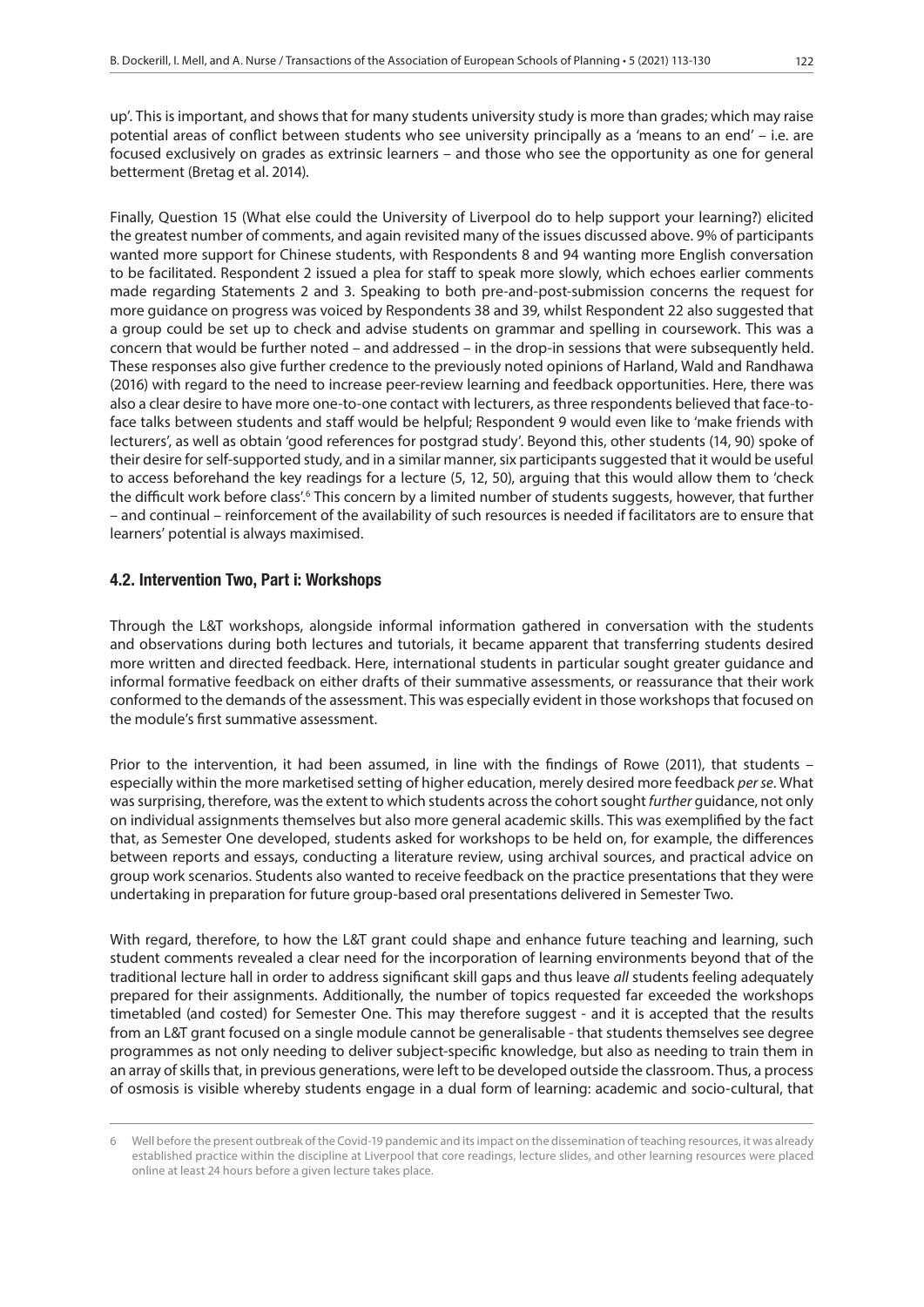allows them to develop new capabilities (Lauridsen, 2020). However, this process requires a level of curation by academic staff that goes beyond merely conducting assessment to ensure that a balance is established between academic attainment and life skills (Bretag et al. 2014; Lee et al. 2018).

Such student-based changes of emphasis are especially pertinent for courses such as Planning where curriculum content is governed not only by internal departmental and university considerations but also issues of professional accreditation and delivering an education programme that maps effectively onto the competencies required for practice. In terms of planning education this relates to the RTPI and the RICS, but is also pertinent to other vocational subjects such as teaching, social work or medicine (Crooner 2020; McGarvey et al. 2015). Here, these student-driven changes reinforce the contentions of, amongst others, Duhr, Cowell, and Markus (2016, 21) who urge Europe's planning schools to reflect in their curricula the increasing internationalism of the profession, not only in terms of practitioners. Such statements provided space to reflect on the composition of Planning degrees at UoL, the alignment of professional accreditation competencies within the curriculum, and the appropriateness of the teaching programme to a bi-national student body. These additional activities were actioned by the new Head of Undergraduate Teaching during the 2016/17 academic year, asking all Planning staff to consider whether the programmes still reflected the department's teaching ethos and expertise, and whether they were suitable for a largely overseas student cohort. It also gives credence to the rejection of that traditional orthodoxy of planning teaching, whereby a planning course 'should be made up of a little bit of everything that a planner ought to know' in terms of subject discipline knowledge (for further details see Perloff 1957, 170, cited in Batey 1985, 414), in favour of the development of courses that incorporate wider soft skills that are not profession specific including communication and digital literacy (Hirt 2002). This complements UoL's policy on authentic assessment discussed earlier, which specifically promotes these principles so as best to prepare graduates for work.

Though the L&T funding for the additional workshops was only in place in Semester One, the positive results, perceived student demand for the project's activity, and as a consequence of the issues that had arisen in both the surveys and workshops, it was decided by the ENVS205/ teaching team that the intervention should be rolled forward into Semester Two. To this end, therefore, a second programme of intervention was initiated. Further workshops were held in Semester Two alongside another series of optional and voluntary one-to-one drop-in sessions. Finally, and as a means to capture the effects of this work, a second survey was administered at the end of the formal teaching period of Semester Two to f gauge students' perceived changes in their skills over the course of the module, and the utility of the interventions made.

#### 4.3. Intervention Two, Part ii: Drop-in Sessions

The 15-minute drop-in sessions were popular amongst students. The sign-up sheets for the drop-ins were filled within two days of them being made available, and without exception, each overran. This response level gives credence to the observations of Gibbs and Simpson (2004) in that the perceived value of face-to-face contact time remains high amongst today's students.

Within the drop-in sessions, two particular soft-skill/generic academic skill questions arose. First, 75% of attendees (41 students), asked for guidance on referencing and how to add critical analysis within a Western context of academic writing. In particular, concerns focused on issues of plagiarism and how and where references were needed, the differences between a descriptive narrative and critical analysis, and how best to achieve the latter. Indeed, in every drop-in session, staff were asked line-by-line, highly specific questions as to how to phrase planning ideas and concepts, demonstrating that the questions went well beyond the mere mechanics of writing. This may suggest, though further research is needed, that despite institution-wide support services such as the English Language Centre (ELC) providing invaluable support to students in *how* to write, there is a gap between such generic training and the academic demands of planning as a discipline, which require additional interventions that are subject- and student-specific. As one student commented, although she had learnt how to write through both her studies at XJTLU and the sessions she had attended in the ELC, the drop-in session allowed her to understand the 'careless errors' that she had made and to realise that she 'needed to check work more thoroughly before handing it in'.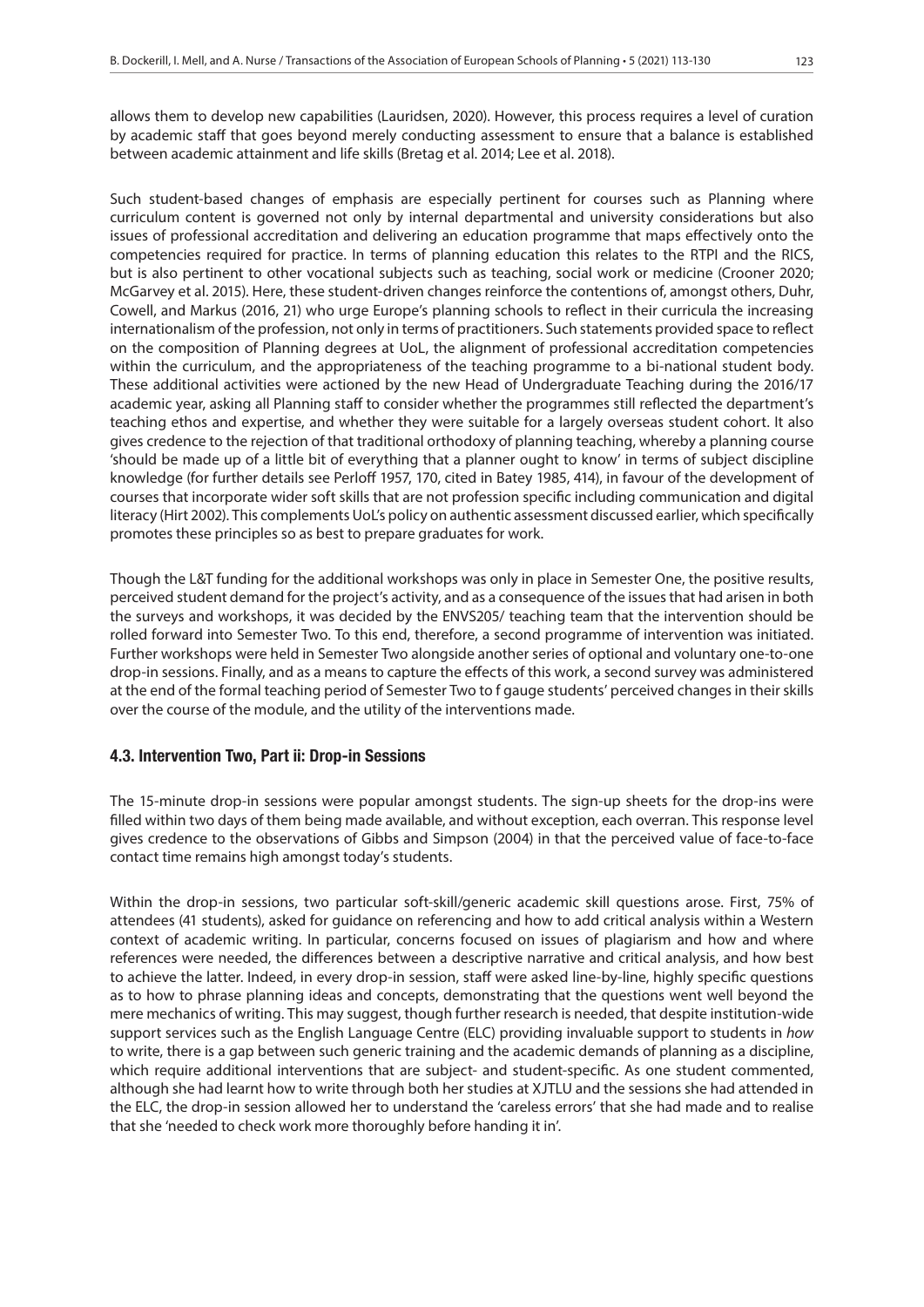Other topics of interest in the drop-in sessions included discussions on the use of language; maintaining a formal tone; how shorter sentences can improve meaning; the excessive repetition of words or concepts; padding; and the differences between a report and an essay. Accordingly, the drop-in sessions not only informed the students' practice, but also permitted the further communication of needs and wants that could directly impact upon future curriculum design and, through so doing, promote enhanced teaching as well as ongoing practitioner reflection (Nixon, Brooman, Murphy, and Fearon 2016; Brooman, Darwent, and Pimor 2014).

#### 4.4. Intervention Two, Part iii: Second Survey

- 1. I have improved my knowledge and skills in key areas.
- 2. Were you happy with the grades you have received?
- 3. How did the seminars help you to understand the lectures?
- 4. The feedback I received was helpful.
- 5. I would like more one-to-one time with the lecturers to understand the course better.
- 6. The seminars helped me to make sense of the lectures.
- 7. I was surprised how many errors I made in written work and referencing.
- 8. I have been well prepared for my studies at UoL and am able to organise my time effectively.
- 9. Did the team work presentations develop your skills?
- 10. Did you feel confident about the group presentation?
- 11. Did you learn useful skills in the CV exercise?

#### Figure 2: Second Survey Questions – Administered to ENVS205 students at the end of the module

These student-led concerns were repeated in the responses received from the 85 students (78% of the module's/ENVS205's total cohort) who completed the second, end-of-module, survey (Figure Two). As with the first survey, this survey also contained a range of statements and questions. That those students who completed the second survey wanted reassurance and advice on such matters demonstrates the importance of the intervention: according to the students themselves, they believe they need more support, thus answering the primary research question of the original L&T intervention.

To Statement 1, 69% of respondents were either confident or very confident that they had improved their skills on the course, with 85% of respondents to Question 2 noting that they were either 'happy' or 'very happy' with the grades that they had received. Question 3 sought to relate the fortnightly seminars to the lectures (also fortnightly); 89% either agreed or strongly agreed that the seminars had helped reinforce their understanding of the issues addressed in lectures. Within their additional comments, 27 students suggested that the seminars added context, with 19 remarking that the 'less traditional' format and atmosphere of seminar teaching had aided them in gaining valuable skills. This is a finding that can be seen to reflect the views of DeNeve and Heppner (1997, 232) with regard to the need to move away from the passive learning environment of lecture halls in favour of more interactive learning environments.

Furthermore, Rowe (2011) notes that students across the higher education sector want more written feedback. This was corroborated by 67% of respondents in Survey Two (Statement 4). Notably, a third of those seeking extra comments wished for feedback that *explained* rather than merely *noting* the errors they had made because they needed help *understanding how* to correct errors and *where and how* they could improve. In other words, the students wanted feedback that not only commented on the assessed piece of work but also gave them the tools to remedy such problems in future pieces of work. Whilst it is already established practice within UoL that the written feedback given to students goes substantially beyond 'evaluative feedback' (Schinske and Tanner, 2014), such student-voiced concerns suggest that more still needs to be done if we are to ensure that students are empowered to take ownership of their own learning and progression within a course or programme of study by applying that which they have done well in one assessment to subsequent assessments. Providing all students with such additional drop-in sessions and verbal feedback would, however, significantly impact staffing and the allocation of time to additional teaching sessions, and cannot be acted upon in isolation. However, that the students themselves raised such an issue potentially raises significant issues regarding the nature and scope of feedback provided in a marketised higher education sector.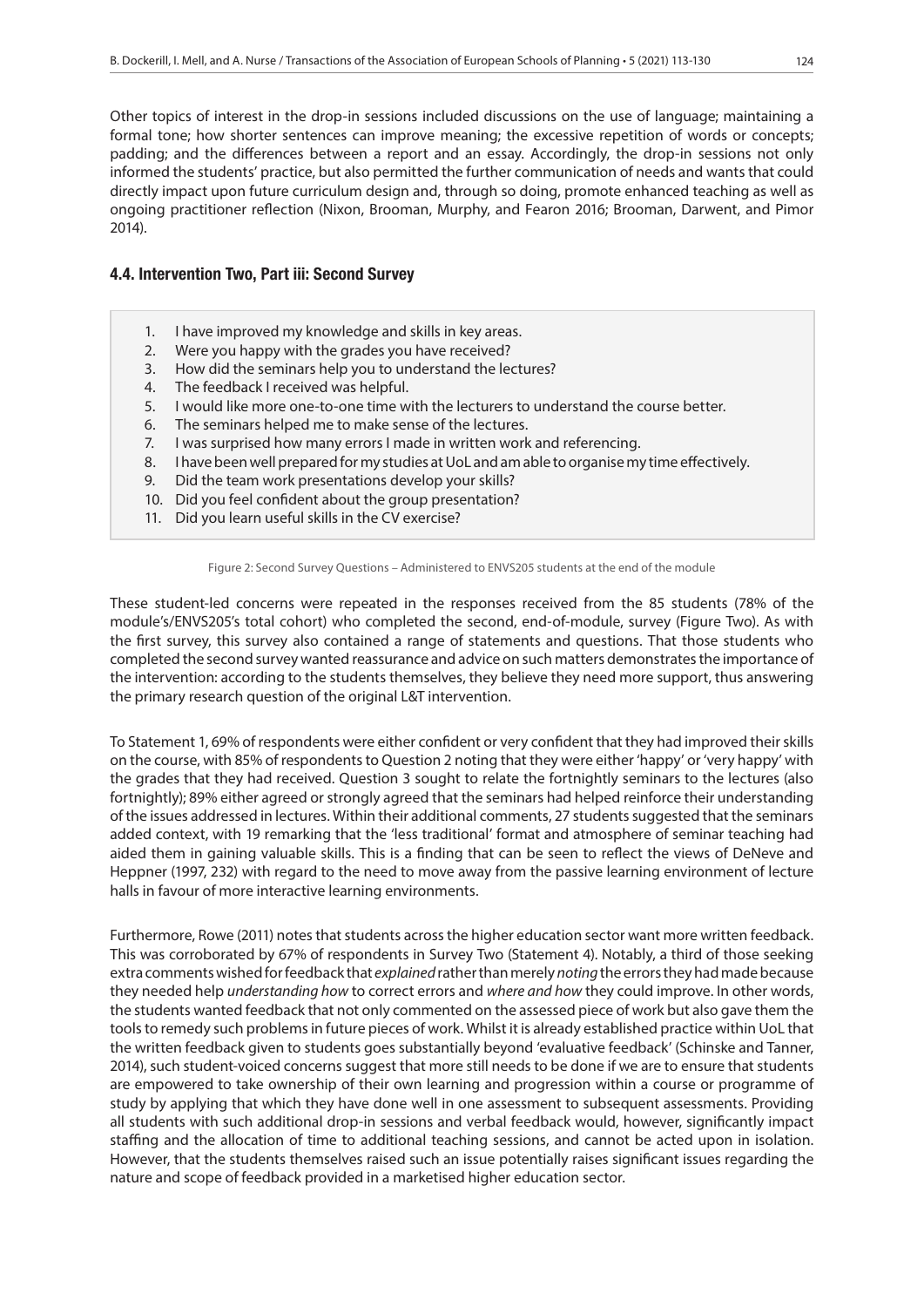Survey Two also revealed differences between what students perceived as their strengths as recorded in the survey at the start of the year, and the realities of these strengths once they had reflected upon their marked assignments. In responding to Statement 7, for instance, 58% of students were surprised or very surprised how many errors they made in referencing and writing, although 19% felt that they had improved over the course of the year. This suggests that variation exists in how the University of Liverpool regulations on academic practice, i.e. referencing and plagiarism, are employed at XJTLU, which may indicate why the transition is difficult for some students.

Providing learners with the means to develop through reflection was a primary element of this second intervention. As Power (2016) notes, students may have less experience in formulating a reflective framework, and thus this intervention sought to develop student reflections on their learning environments. As the results of the intervention show, there is also a need to provide them with opportunities to revisit and refresh skills, even as their programmes of study develop. Given differing cultural and academic norms, this is particularly pertinent for English as a second language (ESL) students within the UoL context, and demonstrates that the research question – whether more support is needed – was valid.

The students were asked in Survey Two, Statement 8, to reflect on the extent to which previous study had prepared them for the rigours of undertaking a Planning degree at UoL, as well as the time management skills that they had developed over the two semesters: the percentage of those who felt confident in their time management abilities was, at the end of the course, only 57%. Two aspects of this result are worthy of note. First, in Survey Two, 32 students (38% of respondents) opined in their qualitative comments that XJTLU/UoL needed to provide greater guidance and expertise in these areas prior to their commencing studies at UoL. Individual comments included that students required greater guidance on referencing prior to enrolment at UoL (5 students), that guidance on 'how to improve writing, find resources [both in libraries and online] and use feedback more efficiently' could be improved (3 students each), and there was a need for lecturers to introduce more relevant reading to students both prior to, and after, individual classes (5 students).

Such comments reinforced the appropriateness of the aims of the initial and subsequent interventions and confirmed the validity of the initial research question:

Is there a need for [Planning at UoL to make] tailored interventions to better prepare and accommodate the needs of students transferring from XJTLU?

Secondly, two entire lectures and one workshop were devoted to this issue. This confirms evidence that students might benefit from techniques such as spaced repetition (Desy et al. 2017) in the development and harnessing of such key skills. If so, again, either enhanced contact hours or revisions to the curriculum whereby key skills are incorporated throughout the delivery of modules would be necessary. Consideration of spaced repetition techniques in planning also demonstrates how the discipline could benefit from applying pedagogic techniques that have, traditionally, been found in other disciplines, especially medicine (Cecilio-Fernandes et al. 2017; Brown 2017) and would further underline the extent to which there is a need for facilitators to be aware of pedagogic developments outside their own specialisms and the benefits of being open to new teaching methods.

Survey Two also revealed issues regarding contact hours, teaching, learning, and assessment styles. Despite more than doubling contact hours through the L&T workshops and subsequent drop-in sessions, 64% of students wanted more designated (and specifically one-to-one) contact time. Most students had also attended designated office hours and thus it was not because they had failed to use support already available that they attended the drop-in sessions. The survey and take-up of the drop-in sessions offered may indicate that there is a disparity between the contact hours desired by students and those presently afforded. That the specific focus of these extra time requests is related to one-to-one time rather than general 'class' time is also significant because it suggests – in keeping with the anecdotal evidence accumulated through both intervention programmes – that targeted help is sought in privacy, away from the potential judgement of peers. This finding reinforces a cultural dimension noted in Survey One, that 65% of XJTLU students felt a form of embarrassment at having to ask for help publicly. This corroborates research stating there is a need to embed mechanisms by which students can readily seek additional guidance without undue stress, be it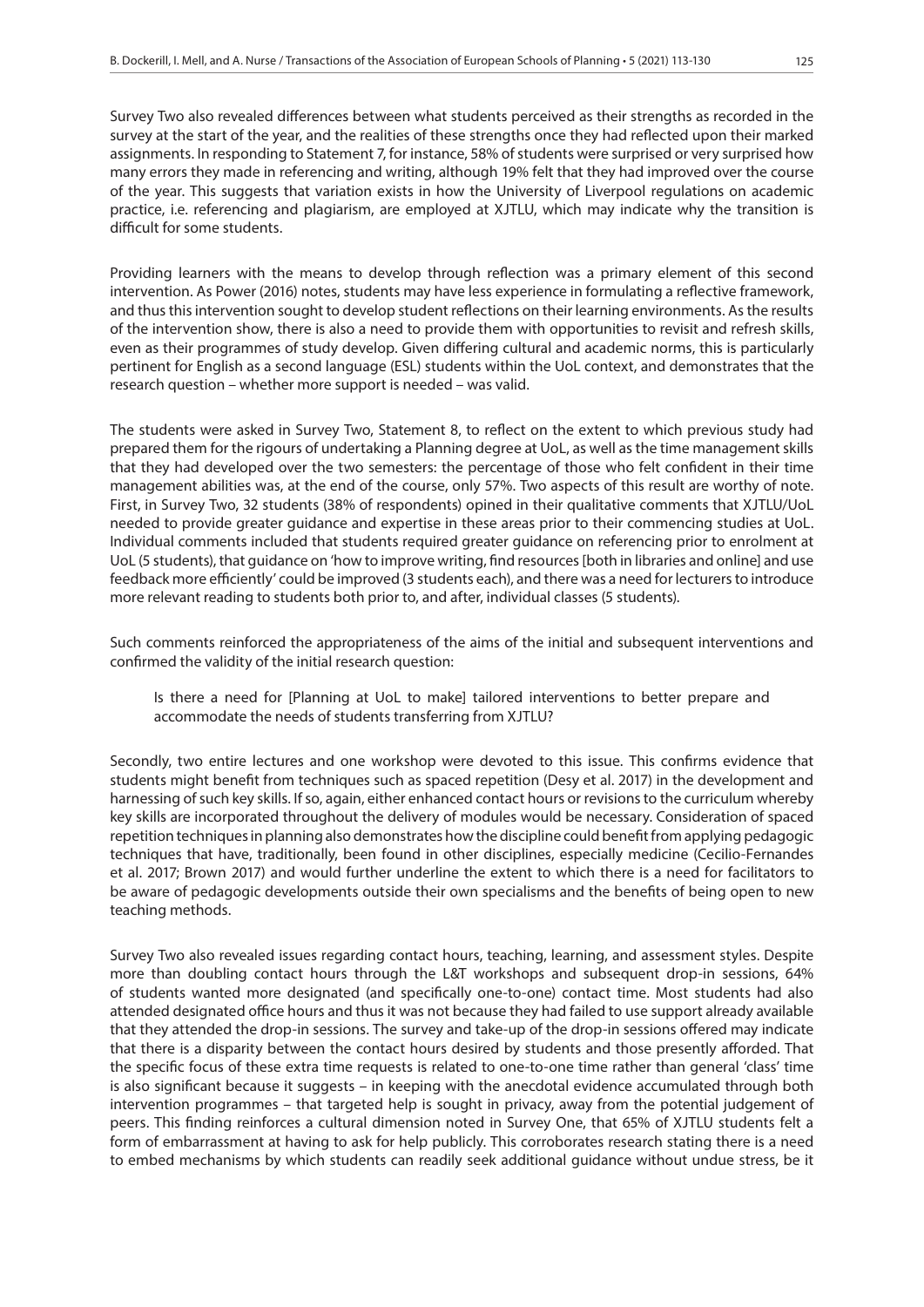through the use of email, Post-it notes or clickers during lectures (Wentao, Jinyu, and Zhonggen 2017), or through the use of other (non-lecture hall) learning practices (Singh, Hachemi, and Pena-Fernandez 2017).

Finally, Survey Two asked students to reflect on their group work experiences within the module, especially the usefulness of the CV/letter exercise (Semester One), and the group oral presentation that students were required to deliver upon different aspects of the Northern Powerhouse (see Nurse 2015 for a discussion of the development of this terminology), in Semester Two. A significant majority – 87% – of respondents "strongly agreed" or "agreed" that the CV exercise had taught them important life skills; and, 23% of respondents commented that exposure to actual CVs in the workshops and discussing different CV approaches had been very helpful. Moreover, 85% respondents "strongly agreed" or "agreed" that the group oral presentation had improved their communication and presentation skills, with some noting that peer-encouragement and feedback in the second set of workshops had helped them. Such findings have direct implications for developing future approaches within the module so that it can be delivered in a manner that always maximises learning potential. Students' perceived preference for active learning environments such as workshops confirms research by Schumm et al. (2014) that traditional lectures need to be substantially supplemented by alternative delivery protocols, such as workshops. Indeed, as Singh, Hachemi, and Pena-Fernandez (2017, 1193) submit, the 'traditional lecture…is a relatively poor instructional approach' to learning. A substantial number of respondents (62%) preferred the group work and CV exercise to more traditional (essay-based) forms of assessment. This finding confirms that moves by UoL towards embedding realistic assessment techniques over traditional learning formats are attractive to students.

## 5. Implications of the Research

From the evidence attained from XJTLU students in the ENVS205 module 2016/2017 cohort there appears to be a demand for tailored subject- and skill-specific support sessions. These are not proposed as a replacement for existing teaching mechanisms but should be planned to provide additional learning/assessment outcome led activities and be focused on the acquisition and reinforcement of individual skills. The responses from students at UoL are not unique and represent a wider set of challenges facing HEIs as greater numbers of international students continue to study overseas (Robson and Turner 2007; Bretag et al. 2014). Support therefore needs to be given in an active learning environment where students are engaged in a two-way (staff-student) or multidirectional (staff-student-peers) process of learning, as opposed to the passive environment of the lecture hall (Haidet et al. 2004). This confirms the assumptions that informed the original research questions and justified the interventions. Mechanisms whereby students can seek guidance and support without feeling embarrassed or judged by their peers are also essential.

Secondly, in a more commercialised and internationalised higher education environment students expect greater one-to-one contact with staff and more feedback (especially written), including opportunities to learn from their peers (Lee et al. 2018). This suggests the existing dominant method of module delivery (lectures) should be supplemented by workshops, seminars, and one-to-one contact to enhance educational opportunities. Questions though remain regarding whether HEI will continue to fund new teaching and/or faculty posts or invest in technology or physical infrastructure to meet the added capacity needs of growing student body Elkin, Devjee, and Farnsworth 2005; Goddard, Coombes, Kempton, and Vallance 2014). The continuing expansion of student numbers suggests that such investment would be prudent. By maintaining the infrastructure supporting the quality of the academic and living environment international students are more likely to continue to engage in learning outside of their home countries (Cantwell 2015). An ongoing evaluation of student needs and institutional capacity is therefore needed across the HEI sector.

Thirdly, as evidenced in the answers to Survey Two Question 8, whilst XJTLU does prepare, to some extent, transferring students well for undertaking study at Liverpool, improvements could be made so that, for instance, students are more aware of the specific referencing and analytical demands of the course prior to commencing their studies. Moreover, a greater emphasis could be placed on mapping the intended learning outcomes of Year 1 UoL modules onto Year 1 and 2 module at XJTLU to ensure complementarity and continuity of learning. If such an intervention in study skills could be made, students could progress throughout the course, rather than 'stalling' and then progressing. Thus, the proposed one-week crash course suggested in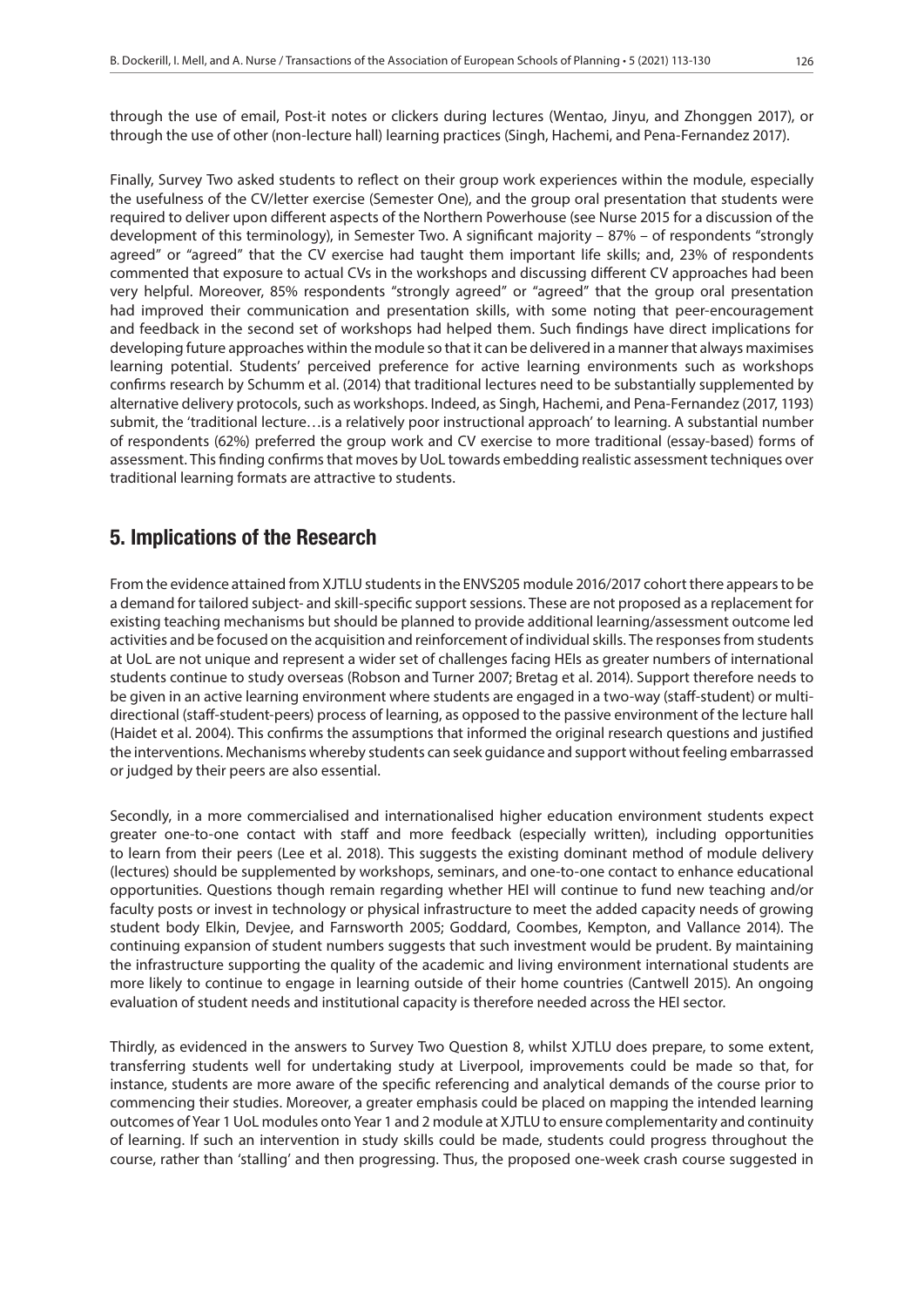the original intervention could, if continued in coming years, provide greater insight into the process students undergo in preparing for their year abroad.

Finally, there was an unexpected issue that arose during Intervention Two, which should, arguably, be investigated further. The workshops on preparing for the oral presentations were not attended by any Home/ UK registered students. As an adjunct to the intervention's focus (given issues of time and cost), a small group of the Home students were asked why they had chosen not to attend; they were assured that their responses would remain anonymised. Reasons given included comments such as 'I didn't need to, I know how to speak the language', and 'it's a session that only the foreign students need'. The belief held by some Home students that their natural advantage in terms of language proficiency was such that they would not benefit from further preparation and guidance was, in many cases, misplaced. In Semester Two's group oral presentation exercise, the three top performing groups were all exclusively comprised of XJTLU students. Each XJTLUbased group had applied themselves diligently, received initial feedback from their peers and staff, and spent several hours within those workshops refining their presentations; these were aspects notably absent in the preparations from the approach adopted by their Home counterparts. Notwithstanding potential underlying issues of cultural entitlement (see the discussion of 'othering' by Hayes 2017), the Home students did not perceive a need for them to avail themselves of an intervention that was designed for all. In considering a penumbral issue to the research question, it is evident that their skills also needed to be enhanced throughout the module. Although the interventions were cognisant that XJTLU comprised the majority of the cohort, they offered significant benefits for all students and it could, at first sight, be seen as a failing on the part of facilitators that this was not adequately communicated (Ryan,2011). This, and the cultural 'othering' inherent with the comments of the Home Students is, however, a greater issue than this paper can address, and further research would be needed before an approach to resolving such emerging issues could be developed.

## 6. Conclusion

The transfer of a large, and homogenous, cohort of international students between institutions raises interesting and complex questions about teaching, curricula and how student support are managed. At an institutional level the transition is simply a mathematical issue of registering students, finding them accommodation and integrating their numbers into timetabling. However, at an operational and departmental level the integration of a high number of English Second Language (ESL) students, even those educated for two years at a sister institution, presents problems. The L&T project sought to smooth the transition of XJTLU students from Suzhou to the University of Liverpool by recognising that there are logistical, staffing and sociocultural elements to the move that are not necessarily addressed by either institution either before students' departure, or on their arrival (Ryan 2011; Kraal 2017; Azmat et al. 2013). In addition, the L&T project identified a need within the student body to receive a greater proportion of one-to-one teaching about *how* to improve performance and not simply on the substantive *'what'* of module content. It was also proposed that the level of preparation of students prior to the transfer could be improved to ensure a continuity of approach is used to structure and grade assessments in the UK and China. A further dilemma for teaching staff in Planning at UoL was whose responsibility is it to ensure that students are prepared for the move and how do staff ensure that all transferring students gain the most effective education form their two years in Liverpool? Again this is not unique to planning, or to planning staff and students at UoL, but is an issue that requires ongoing reflection to ensure the learning environment is appropriate and equitable (Kelly and Moogan 2012). To date neither XJTLU nor the University of Liverpool have addressed this issue effectively at an institutional level, and it has fallen to individual departments to ensure that the transition is smooth.

To address these issues the interventions planned and undertaken via the L&T project in 2016/17 highlighted a series of issues that should be addressed if the transition of planning students from XJTLU to the University of Liverpool is to be improved.

1. Both institutions need to place more emphasis on preparing students for transition. This should incorporate an increased engagement with the types of learning employed at the University of Liverpool, regulations regarding academic practice, i.e. plagiarism, and more specific guidance on life in the UK. Within the L&T project the then Head of Undergraduate Programmes visited XJTLU twice and gave talks on the programmes, life in the UK and what to expect from the transition. This was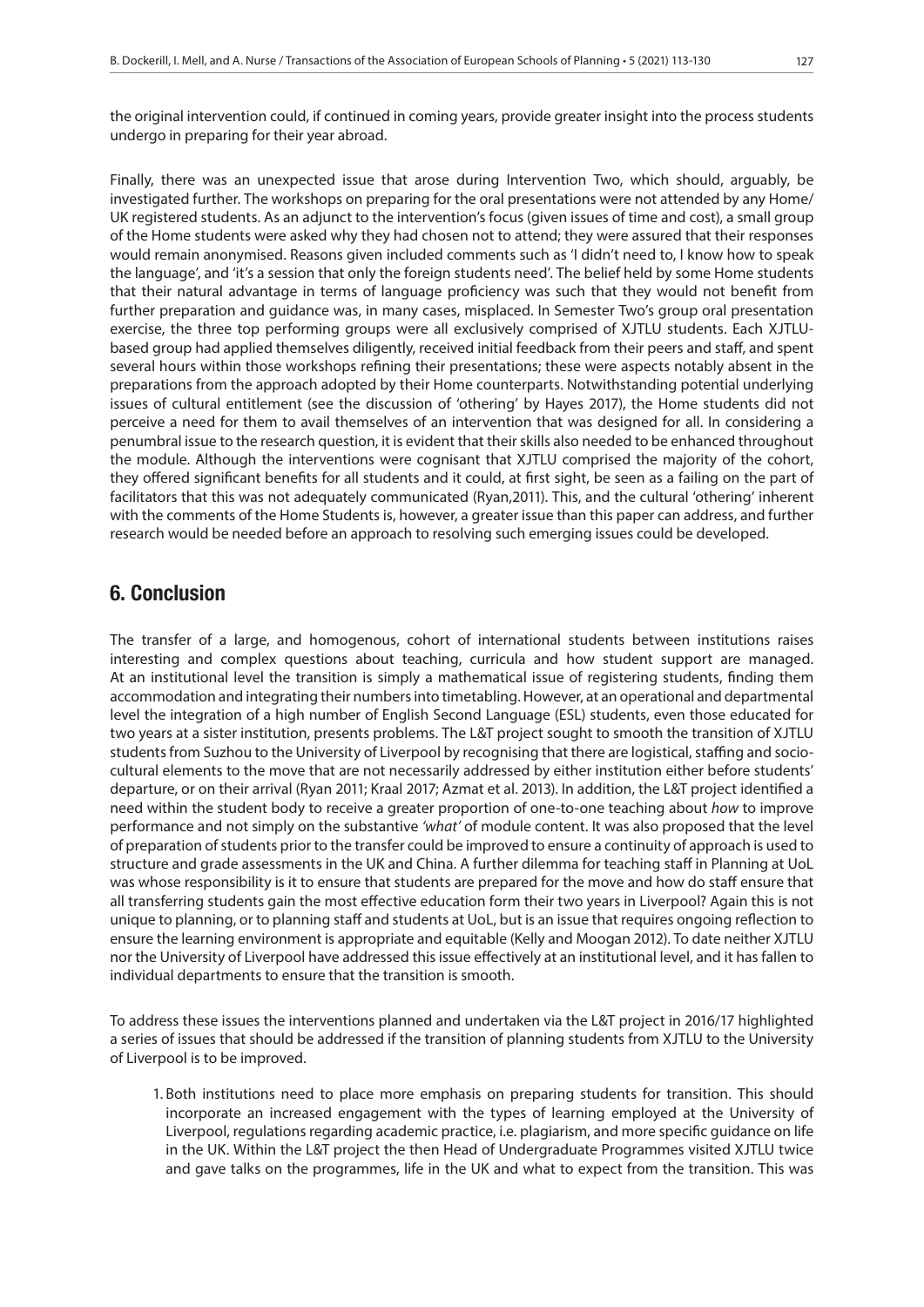not a common practice from individual departments or at an institutional level, due to logistical and financial costs, at the time and the student responses to discussions of assignments, expectations of group and individual work, and the wider pedagogical approach taken by the University of Liverpool were not known.

- 2.An acceptance by XJTLU and the University of Liverpool that, although sister institutions following the same academic model, education in China and the UK is different, and that students need to be trained in working in both systems. The aim of such activities is to balance the expectations of students transferring to Liverpool and smooth the transition between institutions. To achieve this funding should be made available for departments to create bespoke training/classes to facilitate this process, as originally planned within the L&T project.
- 3. Students need to recognise that they have moved institutions and are now working within the University of Liverpool system. This includes recognition of their own limitations, expectations from their time in Liverpool, and preparedness to up-skill with the academic and personal approaches to life in a foreign environment. Within the L&T project transferring students engaged extensively and effectively with the additional support provided and used the sessions to address short comings that were identified once they arrived in Liverpool.
- 4.An ongoing development, funding, and delivery of targeted interventions would be beneficial to international and home students in preparing their soft skills, which are becoming increasingly valuable to employers. From the analysis presented previously we can highlight the improvements made in student attainment when engaging with the additional sessions provided.

Overall, the L&T project was deemed to have effectively aided the transition of students from XJTLU to the University of Liverpool in 2016/17. Through additional contact sessions and one-to-one guidance, students concluded the ENVS205 module with a greater awareness of their skills and importantly areas in need of improvement, which was absent at the commencement of the project. The project also highlighted a lack of effective preparation for students moving to Liverpool, which could be addressed through further engagement between departments in Suzhou and Liverpool. The L&T project also highlighted how students transferring to Liverpool were prepared to engage with additional skills-based activities when they were linked to their degrees (and their attainment). It therefore seems viable to ensure that soft and employable skills are integrated more effectively into the teaching of planning students. Finally, we conclude that the transition of a large cohort of students from XJTLU to the University of Liverpool is a complex process. Therefore, through more directed interventions in preparing students for the move their expectations can be managed and subsequently, by engaging them in soft skills sessions on arrival, the transition from a Chinese system of university education to a UK centred practice could be more effectively managed.

## **References**

Ainscow, M.J. (2005) Developing inclusive education systems: What are the levels for change? *Journal of Educational Change,* 6(2):109-124

Azmat, F., Osborne, A., Le Rossignol, K., Jogulu, U., Rentschler, R., Robottom, I. and Malathy, V. (2013) Understanding aspirations and expectations of international students in Australian higher education. *Asia Pacific Journal of Education*, 33 (1): 97-111

Batey, P.W.J. (1985) Postgraduate planning education in Britain: Its purpose, content, and organisation. In Batey, P.W.J. (ed.), *Education for planning: Retrospect and prospect.* Liverpool: *Town Planning Review*/University of Liverpool, 407-420

Berdanier, C.G., McCall, M., and Mike, G. (2016) A degree is not enough: Promoting engineering identity development and professional planning through the teaching of engineering résumé writing. *Frontiers in Education Conference, IEEE*, 1-5

Black, P., Harrison, C., Lee, C., Marshall, B., and Wiliam, D. (2004) Working inside the black box: Assessment for learning in the classroom. *Phi Delta Kappa,* 86(1):8-21

Bretag, T., Mahmud, S., Wallace, M., Walker, R., McGowan, U., East, J., Green, M., Partridge, L. & James, C. (2014) 'Teach us how to do it properly!' An Australian academic integrity student survey. *Studies in Higher Education*, 39 (7):1150-1169

Brown, D. (2017). An evidence-based analysis of learning practices: the need for pharmacy students to employ more effective study strategies. *Currents in Pharmacy Teaching and Learning*, 9(2):163-170

Brydon-Miller, M., Greenwood, D., and Maguire, P., 2003 Why action research? *Action Research*, 1(1): 9-28

Bryman, A. (2012) *Social research methods* (4th edn). Oxford: Oxford University Press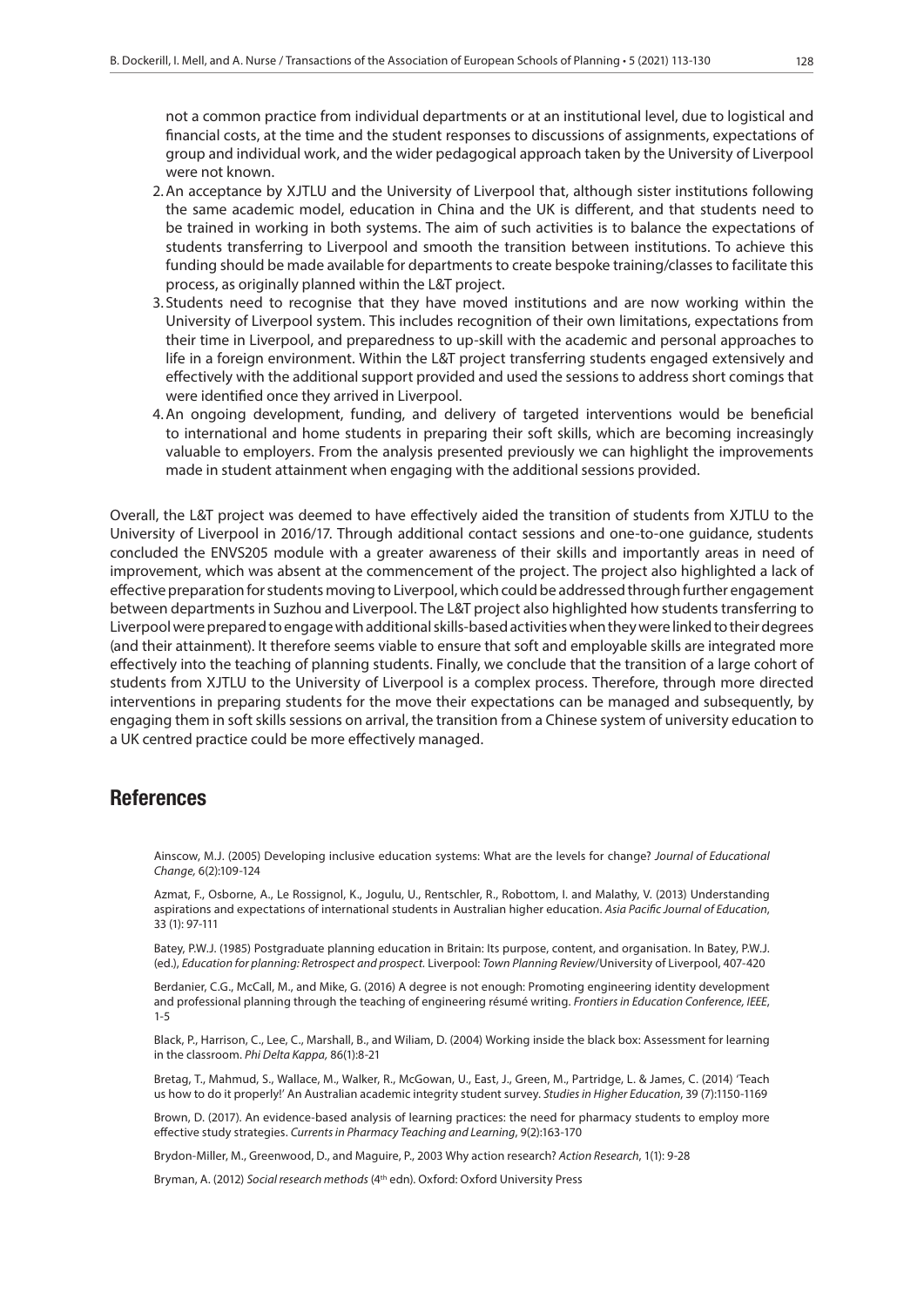Cantwell, B. (2015) Are International Students Cash Cows? Examining the Relationship Between New International Undergraduate Enrollments and Institutional Revenue at Public Colleges and Universities in the US. *Journal of International Studies*, 5 (4):512-525

Cecilio-Fernandes, D., Cnossen, F., Jaarsma, D.A. and Tio, R.A. (2017) Avoiding surgical skill decay: A systematic review on the spacing of training sessions. *Journal of Surgical Education*, DOI: 10.1016/j.jsurg.2017.08.002

Chankseliani, M. (2017) Four Rationales of HE Internationalization: Perspectives of U.K. Universities on Attracting Students From Former Soviet Countries. *Journal of Studies in International Education*, 22 (1):53-70

Cheng, X. (2000) Asian students' reticence revisited. *System*, 28(3):435-446

Clarke, A., Johal, T., Sharp, K., and Quinn, S. (2016) Achieving equivalence: A transnational curriculum design framework. *International Journal for Academic Development*, 21(4):364-376

Cooner, T.S. (2010) Creating opportunities for students in large cohorts to reflect in and on practice: Lessons learnt from a formative evaluation of students' experiences of a technology-enhanced blended learning design. *British Journal of Educational Technology*, 41(2):271-286

Creso, M.A., and Sabzalieva, E. (2018) The politics of the great brain race: public policy and international student recruitment in Australia, Canada, England and the USA. *Higher Education*, 75 (2):231-253

Cuseo, J. (2007) The empirical case against large class size: Adverse effects on the teaching, learning, and retention of first-year students. *Journal of Faculty Development*, 21(1):5-21

Davies, R (2008) The Bologna process: the quiet revolution in nursing higher education. *Nurse Education Today* 28: 935- 942

Desy, J., Busche, K., Cusano, R., Veale, P., Coderre, S. and McLaughlin, K. (2017) How teachers can help learners build storage and retrieval strength. *Medical Teacher*, DOI: 10.1080/0142159X.2017.1408900

DeNeve, K.M., and Heppner, M.J. (1997) Role play simulations: The assessment of an active learning technique and comparisons with traditional lectures. *Innovative Higher Education*, 21(3):231-246

De Wit, H., Hunter, F., Howard, L., & Egron-Polak, E. (2015) Internationalisation of higher education. Study requested by the European Parliament's Committee on Culture and Education

http://www.europarl.europa.eu/RegData/etudes/STUD/2015/540370/IPOL\_STU(2015)540370\_EN.pdf

Dühr, S., Cowell, R., and Markus, E. (2016) Europeanizing planning education and the enduring power of national institutions. *International Planning Studies*, 21(1):16-33

Elkin, G., Devjee, F. & Farnsworth, J. (2005) Visualising the "internationalisation" of universities. *International Journal of Educational Management*, 19(4):318-329

Gabb, D. (2006) Transcultural Dynamics in the Classroom. *Journal of Studies of International Education*, 10 (4): 357-368

Goddard, J., Coombes, M., Kempton, L. & Vallance, P. (2014) Universities as anchor institutions in cities in a turbulent funding environment: vulnerable institutions and vulnerable places in England, *Cambridge Journal of Regions, Economy and Society*, 7(2):307–325

Groeppel-Klein, A., Germelmann, C.C., and Glaum, M. (2010) Intercultural interaction needs more than mere exposure: Searching for drivers of student interaction at border universities. *International Journal of Intercultural Relations*, 34 (3):253-267

Haidet, P., Morgan, R.O., O'Malley, K., Moran, B.J., and Richards, B.F. (2004) A controlled trial of active versus passive learning strategies in a large group setting. *Advances in Health Sciences Education*, 9(1):15-27

Hayes, A. (2017) Why international students have been "TEF-ed out"?. *Educational Review*, 69(2):218-231

Keeling, R. (2006) The Bologna Process and the Lisbon Research Agenda: the European Commission's expanding role in higher education discourse. *European journal of education* 41, 203-223

Kelly, P. &Moogan, Y. (2012) Culture Shock and Higher Education Performance: Implications for Teaching. *Higher Education Quarterly*, 66(1): 24-46

Kunzmann, K.R. and Yuan, L. (2014) Educating planners from China in Europe. disP: *The Planning Review*, 50(4):66-70

Lage, M. J., Platt, G. J., and Treglia, M. (2000) Inverting the classroom: A gateway to creating an inclusive learning environment. *Journal of Economic Education*, 31(1):30-43

Lauridsen, K.M. (2020) It Does Not Happen by Osmosis: Creating an Internationalized Learning Opportunity for All Students Requires Careful Consideration and Specific Action. In: Boweles, H. & Murphy, A.C. (2020) (Eds.) *English-Medium Instruction and the Internationalization of Universities.* Palgrave Macmillan, Cham (Switzerland), 205-227

Leask, B. (2015) Internationalizing the Curriculum in the Disciplines—Imagining New Possibilities. *Journal of Studies in International Education.* 17(2):103-118

Lee, A., Poch, R., Smith, A., Delehanty Kelly, M. & Leopold, H. (2018) Intercultural Pedagogy: A Faculty Learning Cohort. *Educational Sciences, 8* (177), https://doi.org/10.3390/educsci8040177

Levy, P. and Petrulis, R. (2012) How do first-year university students experience inquiry and research, and what are the implications for the practice of inquiry-based learning? *Studies in Higher Education*, 37(1): 85-101